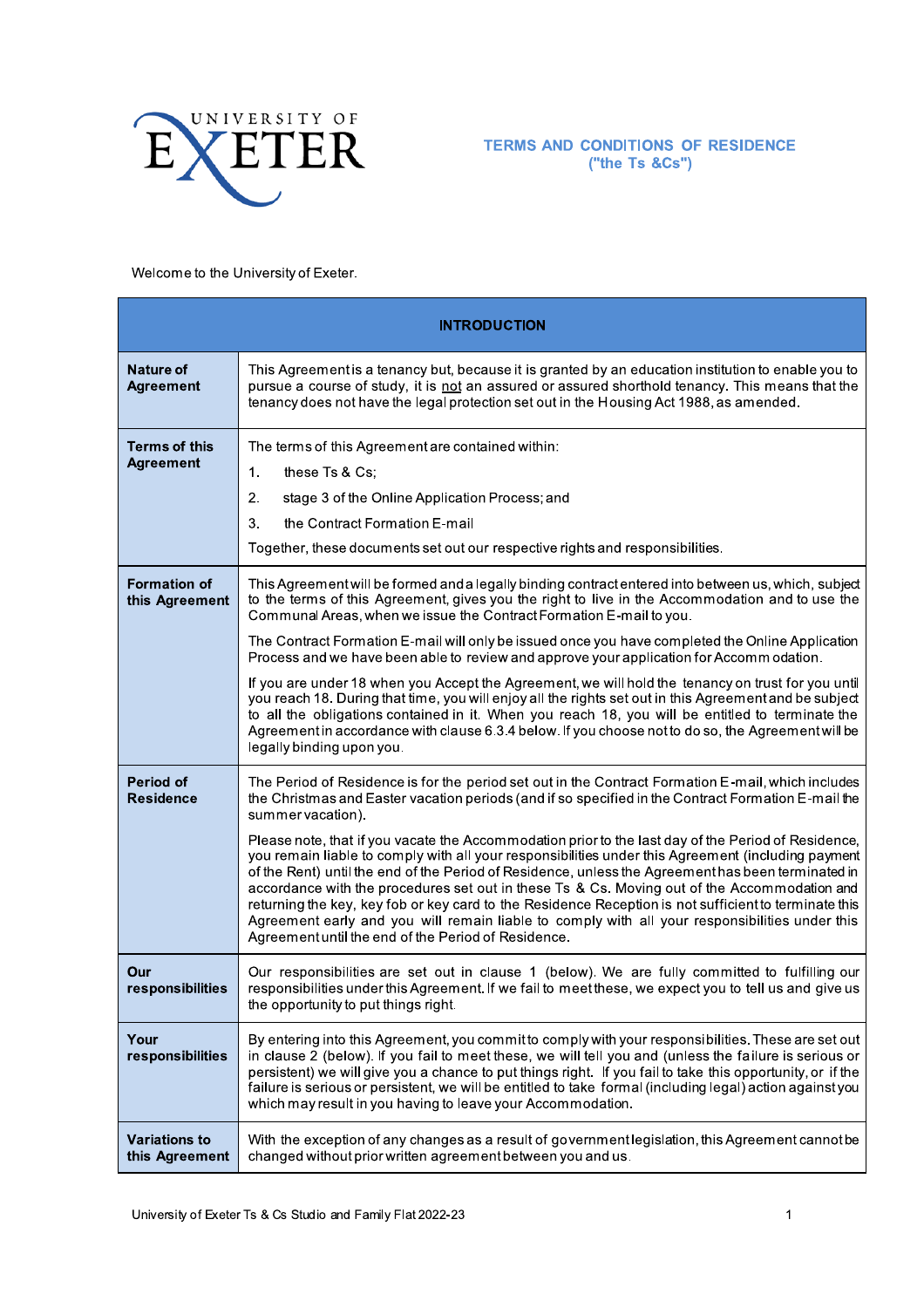| <b>Enquiries</b><br><b>Glossary</b> | If there is anything you do not understand or if you have any other queries relating to this Agreement<br>please contact the Accommodation Office in the first instance or the relevant contact set out at<br>http://www.exeter.ac.uk/accommodation/contact/other/, if you have a more specific enquiry. If you<br>are unable to access this web link please contact the Accommodation Office before Accepting this<br>Agreement and we will send to you a copy of the policy so that you can read it before Accepting this<br>If you require advice on your rights or responsibilities under this Agreement, please seek advice<br>from the Student's Guild Advice Team, a Citizens' Advice Bureau, Law Centre or solicitor.<br>These Ts & Cs, stage 3 of the Online Application Process and the Contract Formation E-mail contain<br>certain words which begin with capital letters. These have particular legal meanings which are |  |          |                                                                                                                                                                                                                                                                                                                                                                                                                                                                                                                                                                                                                                                                                                                                         |
|-------------------------------------|---------------------------------------------------------------------------------------------------------------------------------------------------------------------------------------------------------------------------------------------------------------------------------------------------------------------------------------------------------------------------------------------------------------------------------------------------------------------------------------------------------------------------------------------------------------------------------------------------------------------------------------------------------------------------------------------------------------------------------------------------------------------------------------------------------------------------------------------------------------------------------------------------------------------------------------|--|----------|-----------------------------------------------------------------------------------------------------------------------------------------------------------------------------------------------------------------------------------------------------------------------------------------------------------------------------------------------------------------------------------------------------------------------------------------------------------------------------------------------------------------------------------------------------------------------------------------------------------------------------------------------------------------------------------------------------------------------------------------|
|                                     |                                                                                                                                                                                                                                                                                                                                                                                                                                                                                                                                                                                                                                                                                                                                                                                                                                                                                                                                       |  |          | explained in the glossary at the end of these Ts & Cs.                                                                                                                                                                                                                                                                                                                                                                                                                                                                                                                                                                                                                                                                                  |
| 1.                                  | <b>OUR RESPONSIBILITIES</b>                                                                                                                                                                                                                                                                                                                                                                                                                                                                                                                                                                                                                                                                                                                                                                                                                                                                                                           |  |          |                                                                                                                                                                                                                                                                                                                                                                                                                                                                                                                                                                                                                                                                                                                                         |
| 1.1                                 | <b>Services &amp;</b>                                                                                                                                                                                                                                                                                                                                                                                                                                                                                                                                                                                                                                                                                                                                                                                                                                                                                                                 |  |          | During the Period of Residence we will use reasonable endeavours to:-                                                                                                                                                                                                                                                                                                                                                                                                                                                                                                                                                                                                                                                                   |
| facilities                          |                                                                                                                                                                                                                                                                                                                                                                                                                                                                                                                                                                                                                                                                                                                                                                                                                                                                                                                                       |  |          | maintain the structure of the Residence and keep the Residence and Communal<br>Areas (including the lighting, heating and fire fighting equipment within them) in<br>reasonable repair and fit for use by you and other occupiers and (if applicable) keep<br>the Residence and Communal Areas clean and tidy. The extent of our obligation to<br>keep the Residence and Communal Areas clean and tidy is detailed at<br>http://www.exeter.ac.uk/accommodation/students/currentstudents/cleaning/.<br>Ιf<br>you are unable to access this web link please contact the Accommodation Office<br>before Accepting this Agreement and we will send to you a copy of the policy so that<br>you can read it before Accepting this Agreement.; |
|                                     |                                                                                                                                                                                                                                                                                                                                                                                                                                                                                                                                                                                                                                                                                                                                                                                                                                                                                                                                       |  | 1.1.2    | ensure that all fixtures and fittings for water, gas (if applicable), electricity and water<br>heating in the Accommodation and Residence are kept in working order and to<br>provide such heating as we consider adequate (acting reasonably). This may mean<br>that, during warmer weather, the heating may be turned off (please see<br>http://www.exeter.ac.uk/accommodation/students/currentstudents/resinfo/<br>for<br>further details);                                                                                                                                                                                                                                                                                          |
|                                     |                                                                                                                                                                                                                                                                                                                                                                                                                                                                                                                                                                                                                                                                                                                                                                                                                                                                                                                                       |  | 1.1.3    | provide an adequate supply of hot water for normal domestic use;                                                                                                                                                                                                                                                                                                                                                                                                                                                                                                                                                                                                                                                                        |
|                                     |                                                                                                                                                                                                                                                                                                                                                                                                                                                                                                                                                                                                                                                                                                                                                                                                                                                                                                                                       |  | 1.1.4    | provide facilities for the washing and drying of clothes either in the Residence or in<br>another of our buildings, for which there will be a separate charge at the point of use;<br>and                                                                                                                                                                                                                                                                                                                                                                                                                                                                                                                                               |
|                                     |                                                                                                                                                                                                                                                                                                                                                                                                                                                                                                                                                                                                                                                                                                                                                                                                                                                                                                                                       |  | 1.1.5    | arrange for an external company to provide and maintain an internet point and/or<br>wifi access within the Accommodation. If you require use of a broadband width in<br>excess of 100 Mbps, you will need to contact the external provider and enter into a<br>contract for the additional broadband width and pay them directly for such additional<br>services;                                                                                                                                                                                                                                                                                                                                                                       |
|                                     |                                                                                                                                                                                                                                                                                                                                                                                                                                                                                                                                                                                                                                                                                                                                                                                                                                                                                                                                       |  | 1.1.6    | provide security services to the Residence via the University Security Team. Please<br>note that this service may be within the Residence or another of our buildings;                                                                                                                                                                                                                                                                                                                                                                                                                                                                                                                                                                  |
|                                     |                                                                                                                                                                                                                                                                                                                                                                                                                                                                                                                                                                                                                                                                                                                                                                                                                                                                                                                                       |  | 1.1.7    | provide welfare support via the Residence Life Team; and                                                                                                                                                                                                                                                                                                                                                                                                                                                                                                                                                                                                                                                                                |
|                                     |                                                                                                                                                                                                                                                                                                                                                                                                                                                                                                                                                                                                                                                                                                                                                                                                                                                                                                                                       |  | 1.1.8    | provide reception services for the Residence.                                                                                                                                                                                                                                                                                                                                                                                                                                                                                                                                                                                                                                                                                           |
|                                     |                                                                                                                                                                                                                                                                                                                                                                                                                                                                                                                                                                                                                                                                                                                                                                                                                                                                                                                                       |  | changes. | We will not be liable for any failure or interruption to any of the services or facilities (or any<br>loss arising from any failure or interruption), if the failure or interruption is due to reasons<br>outside our control (e.g. mechanical breakdown, shortages of fuel/materials, labour<br>disputes, student action or necessary maintenance, repair, or replacement). We reserve the<br>right to make changes to the cleaning services provided during the Period of Residence but<br>we will only do so where it is reasonably necessary and you will be notified of any such                                                                                                                                                   |
|                                     |                                                                                                                                                                                                                                                                                                                                                                                                                                                                                                                                                                                                                                                                                                                                                                                                                                                                                                                                       |  |          |                                                                                                                                                                                                                                                                                                                                                                                                                                                                                                                                                                                                                                                                                                                                         |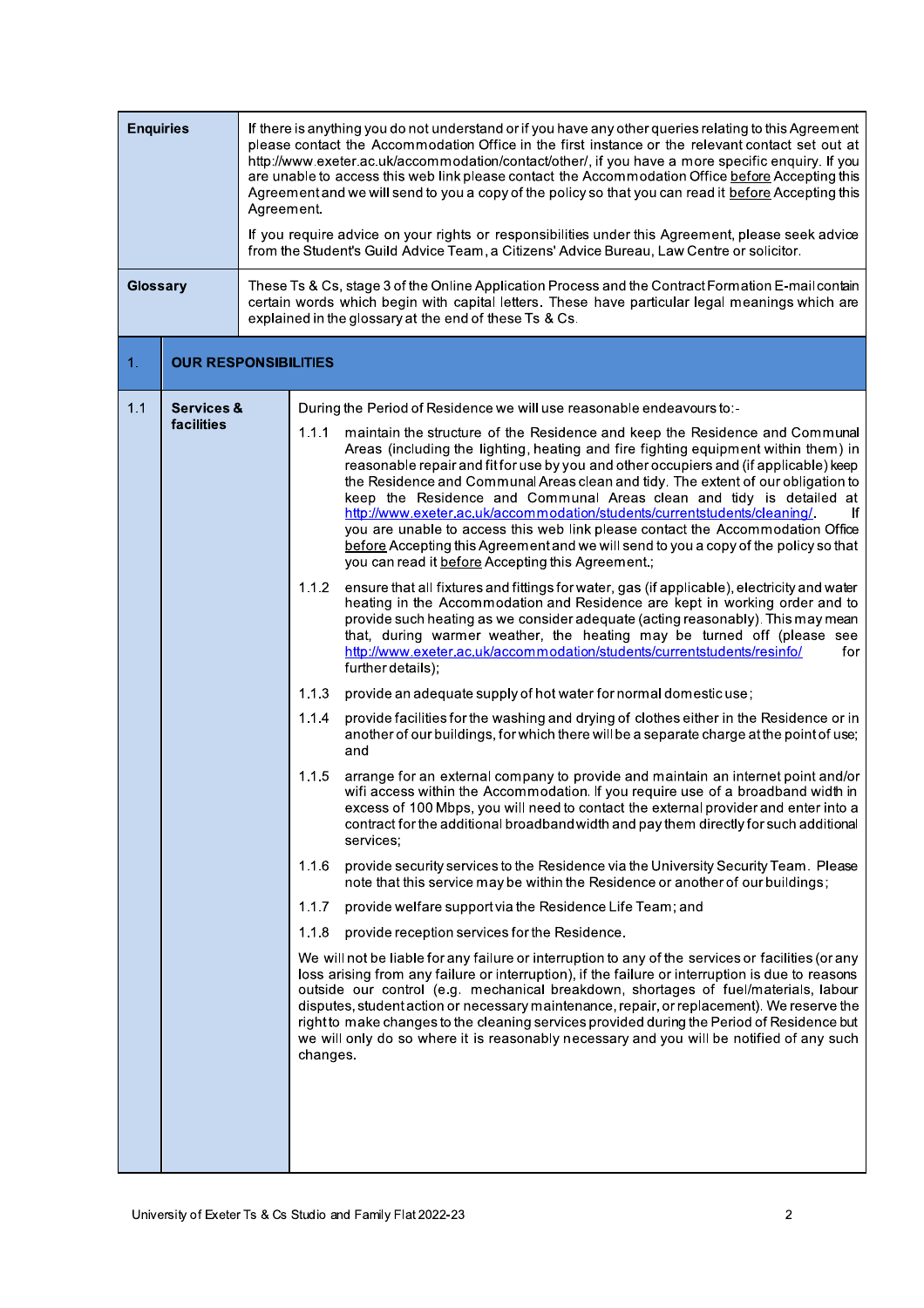| $1.2$ | <b>Insurance</b>                  | 1.2.1<br>During the Period of Residence we will insure the Residence against fire and other<br>risks which we reasonably consider necessary.                                                                                                                                                                                                                                                                                                                                                                                                                                                                                                                                                                                                                                                                                                                                                                                                                                                                                                                                                                                                                                                                                                                                            |
|-------|-----------------------------------|-----------------------------------------------------------------------------------------------------------------------------------------------------------------------------------------------------------------------------------------------------------------------------------------------------------------------------------------------------------------------------------------------------------------------------------------------------------------------------------------------------------------------------------------------------------------------------------------------------------------------------------------------------------------------------------------------------------------------------------------------------------------------------------------------------------------------------------------------------------------------------------------------------------------------------------------------------------------------------------------------------------------------------------------------------------------------------------------------------------------------------------------------------------------------------------------------------------------------------------------------------------------------------------------|
|       |                                   | 1.2.2<br>During the Period of Residence we will insure your personal belongings up to a limit<br>£10,000<br>οf<br>less<br>than<br>(please<br>not<br>see<br>http://www.exeter.ac.uk/accommodation/students/currentstudents/resinfo/<br>for<br>confirmation) but you will be responsible for administering any claims which arise.<br>Note: the insurance policy does not cover all items, for example laptops, cameras,<br>musical instruments, bikes or mobile phones may not be covered by the policy. Full<br>insurance<br>available<br>details<br>of<br>the<br>policy<br>are<br>at<br>http://www.exeter.ac.uk/accommodation/students/currentstudents/resinfo/. If you<br>are unable to access this web link please contact the Accommodation Office before<br>Accepting this Agreement and we will send to you a copy of the policy so that you<br>can read it before Accepting this Agreement. Please note that any claim you make<br>will be subject to the normal excesses, limitations and exclusions from cover which<br>our insurer may impose from time to time. If you require insurance for any personal<br>belongings over and above the normal excesses, limitations and exclusions you are<br>responsible for taking out such insurance cover yourself at your own cost. |
| 2.    | <b>YOUR RESPONSIBILITIES</b>      |                                                                                                                                                                                                                                                                                                                                                                                                                                                                                                                                                                                                                                                                                                                                                                                                                                                                                                                                                                                                                                                                                                                                                                                                                                                                                         |
| 2.1   | <b>Rent</b>                       | 2.1.1<br>You must pay the Rent during the Period of Residence on the dates and in<br>accordance with the payment terms set out in Schedule 1.                                                                                                                                                                                                                                                                                                                                                                                                                                                                                                                                                                                                                                                                                                                                                                                                                                                                                                                                                                                                                                                                                                                                           |
|       |                                   | 2.1.2<br>The obligation to pay the Rent applies irrespective of your individual course dates<br>(which may start later or finish earlier than the Period of Residence) and irrespective<br>of when or if you actually move into the Accommodation.                                                                                                                                                                                                                                                                                                                                                                                                                                                                                                                                                                                                                                                                                                                                                                                                                                                                                                                                                                                                                                      |
|       |                                   | 2.1.3<br>If the whole or any part of the Rent remains unpaid in breach of the payment terms<br>set out in Schedule 1 we will:                                                                                                                                                                                                                                                                                                                                                                                                                                                                                                                                                                                                                                                                                                                                                                                                                                                                                                                                                                                                                                                                                                                                                           |
|       |                                   | apply a 3% late payment charge on any sum that is outstanding 14 days after<br>(a)<br>the due date which will then be applied from the day after the due date; and                                                                                                                                                                                                                                                                                                                                                                                                                                                                                                                                                                                                                                                                                                                                                                                                                                                                                                                                                                                                                                                                                                                      |
|       |                                   | If someone other than you pays all or part of the Rent to us directly (eg a Sponsor or<br>2.1.4<br>parent), this will not reduce or affect your responsibilities under the Agreement or<br>result in any kind of rights or benefit to that other party.                                                                                                                                                                                                                                                                                                                                                                                                                                                                                                                                                                                                                                                                                                                                                                                                                                                                                                                                                                                                                                 |
| 2.2   | <b>Flat Condition</b>             | You are required to check the condition of your Flat and ensure there is no pre-existing<br>damage on your arrival and return the Room Condition form to us in the manner detailed on<br>the form within 7 days. Please note that if you do not notify us of any issues by completing<br>the form with this period, you are accepting that there are no issues with your Flat or the<br>contents of your Flat.                                                                                                                                                                                                                                                                                                                                                                                                                                                                                                                                                                                                                                                                                                                                                                                                                                                                          |
| 2.3   | <b>Induction</b>                  | You agree to complete the on-line Student Accommodation Induction (which can be<br>accessed at https://accommodation.exeter.ac.uk/Student/) for the relevant academic year<br>no later than 7 days after moving into the Accommodation.                                                                                                                                                                                                                                                                                                                                                                                                                                                                                                                                                                                                                                                                                                                                                                                                                                                                                                                                                                                                                                                 |
| 2.4   | <b>Using the</b><br>Accommodation | 2.4.1<br>You and the Permitted Family Members referred to in stage 2 of the Online<br>Application Process and subsequently confirmed by the University (if applicable)<br>("the Permitted Family Members") are the only people authorised to occupy the<br>Accommodation.                                                                                                                                                                                                                                                                                                                                                                                                                                                                                                                                                                                                                                                                                                                                                                                                                                                                                                                                                                                                               |
|       |                                   | 2.4.2<br>You and the Permitted Family Members must not use the Accommodation for any<br>other purpose than as living accommodation (eg you must not run a business from<br>the Accommodation).                                                                                                                                                                                                                                                                                                                                                                                                                                                                                                                                                                                                                                                                                                                                                                                                                                                                                                                                                                                                                                                                                          |
|       |                                   | 2.4.3<br>You agree not to transfer this Agreement (or your rights under this Agreement) to<br>anyone else or (except where permitted by clauses 2.5.4 (visitors) or 2.6 (moving<br>flats) allow anyone else other than the Permitted Family Members                                                                                                                                                                                                                                                                                                                                                                                                                                                                                                                                                                                                                                                                                                                                                                                                                                                                                                                                                                                                                                     |
|       |                                   | 2.4.4<br>You must allow our staff and/or contractors and/ or those authorised by us to enter<br>the Accommodation in accordance with clause 3.2 below.                                                                                                                                                                                                                                                                                                                                                                                                                                                                                                                                                                                                                                                                                                                                                                                                                                                                                                                                                                                                                                                                                                                                  |
|       |                                   |                                                                                                                                                                                                                                                                                                                                                                                                                                                                                                                                                                                                                                                                                                                                                                                                                                                                                                                                                                                                                                                                                                                                                                                                                                                                                         |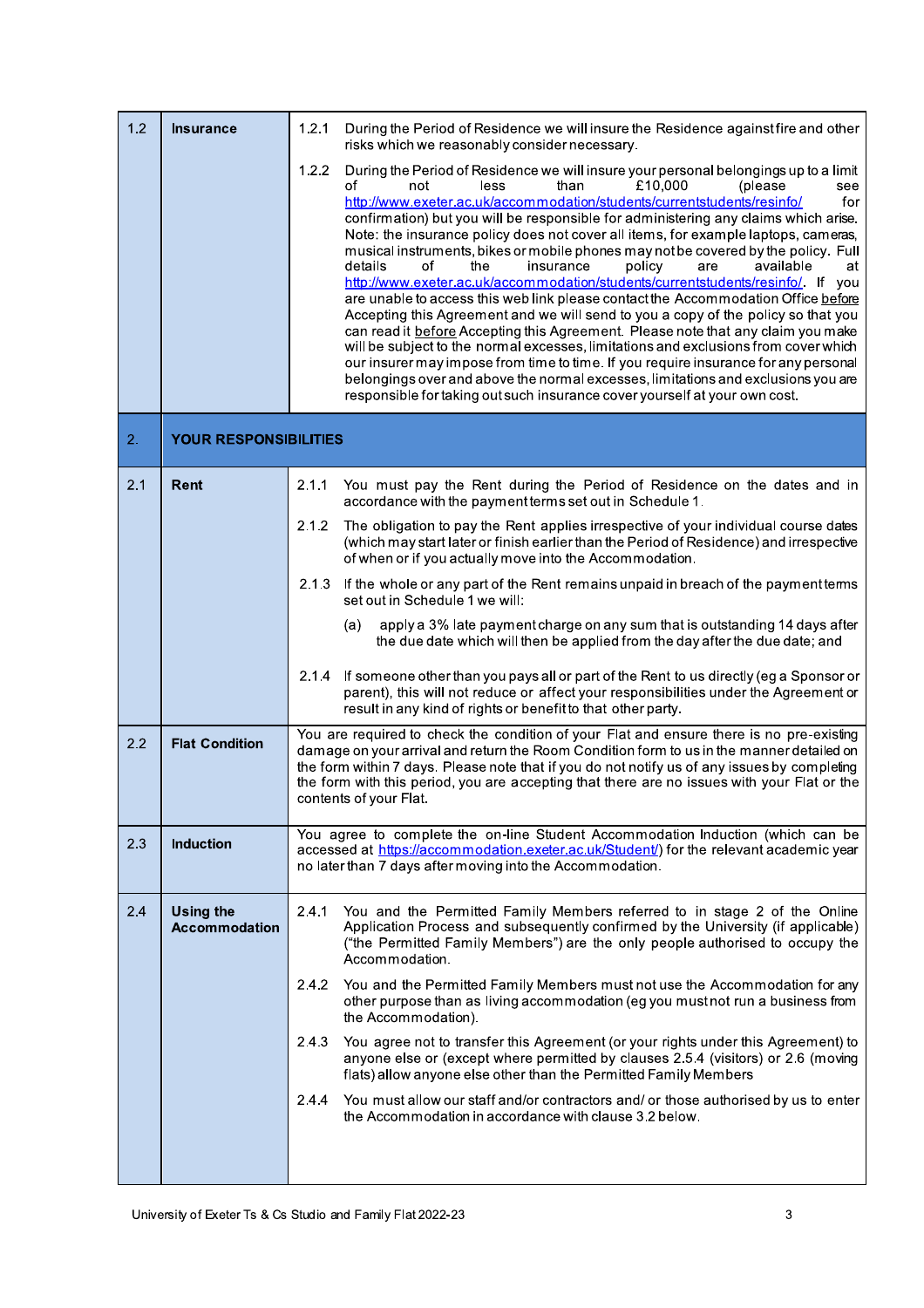| 2.5 | <b>Visitors</b>            | 2.5.1 You are responsible for the behaviour of any person authorised to occupy under<br>clause 2.4 and any Visitor and you must ensure that they do not breach the terms of<br>this Agreement. If they do, you will be in breach of this Agreement.                                                                                                                                                                                                                                                                                                                                                                                                                                                                                                                                                                                                                                                                           |
|-----|----------------------------|-------------------------------------------------------------------------------------------------------------------------------------------------------------------------------------------------------------------------------------------------------------------------------------------------------------------------------------------------------------------------------------------------------------------------------------------------------------------------------------------------------------------------------------------------------------------------------------------------------------------------------------------------------------------------------------------------------------------------------------------------------------------------------------------------------------------------------------------------------------------------------------------------------------------------------|
|     |                            | 2.5.2<br>You agree that we may remove or exclude your Visitors and any person authorised<br>to occupy under clause 2.5 from the Accommodation or the Residence where we<br>have reasonable grounds to believe that this is necessary for the safety and/or well-<br>being of other persons.                                                                                                                                                                                                                                                                                                                                                                                                                                                                                                                                                                                                                                   |
|     |                            | You agree not to allow more than four Visitors in the Accommodation at any one time<br>2.5.3<br>(provided that Visitors have not been prohibited or the number of Visitors restricted<br>to less than four at any time during the Period of Residence as a result of any<br>Government guidance or enactment or any rule or regulation imposed by us for the<br>safety and/or well-being of other persons).                                                                                                                                                                                                                                                                                                                                                                                                                                                                                                                   |
|     |                            | You agree not to allow anyone other than one occasional adult Visitor (18 years and<br>2.5.4<br>older) at any one time to stay overnight and any Visitor is only permitted to stay<br>overnight with the Residence Management Team's prior written permission (please<br>see http://www.exeter.ac.uk/accommodation/students/currentstudents/resinfo/) and<br>permission may be refused if the Residence Management Team considers the<br>presence of the Visitor may constitute a fire safety or other safety risk or annoy other<br>occupants of the Residence or disrupt study and provided that the Visitor and does<br>not stay overnight for more than three consecutive nights. We reserve the right to<br>withdraw this privilege on 48 hours' notice if, in our reasonable opinion, it is necessary<br>to do so for the safety and wellbeing of other occupants of the Residence and/or to<br>safeguard our property. |
|     |                            | 2.5.5<br>Notwithstanding the provisions above, you agree not to allow any Visitors in the<br>Accommodation during Freshers' week.                                                                                                                                                                                                                                                                                                                                                                                                                                                                                                                                                                                                                                                                                                                                                                                             |
| 2.6 | <b>Moving Flats</b>        | 2.6.1<br>You agree not to move to another Flat within the Residence, or to any other<br>accommodation provided by us, without first obtaining the prior written approval of<br>the Accommodation Office (acting reasonably). If consent is given, you will be<br>charged a variation fee of £50 (which covers our reasonable costs and expenses in<br>arranging the move and amending our records accordingly).                                                                                                                                                                                                                                                                                                                                                                                                                                                                                                               |
|     |                            | 2.6.2 If you are permitted to move, all the terms and conditions of this Agreement will apply<br>to the new Accommodation.                                                                                                                                                                                                                                                                                                                                                                                                                                                                                                                                                                                                                                                                                                                                                                                                    |
| 2.7 | <b>Risk</b><br>assessments | You agree to comply and/or co-operate with any personal emergency evacuation plan that<br>is undertaken following your arrival at the Residence and any reasonable request by us to<br>provide information or to assist in connection with a risk assessment undertaken by us in<br>relation to your occupation of the Accommodation and/or the Residence.                                                                                                                                                                                                                                                                                                                                                                                                                                                                                                                                                                    |
| 2.8 | <b>Respect for</b>         | You agree:-                                                                                                                                                                                                                                                                                                                                                                                                                                                                                                                                                                                                                                                                                                                                                                                                                                                                                                                   |
|     | others                     | 2.8.1<br>to show respect, at all times, for all persons living and/or working in the Residence or<br>in the locality of the Residence and not to cause or do anything that is likely to cause<br>a nuisance or annoyance to them;                                                                                                                                                                                                                                                                                                                                                                                                                                                                                                                                                                                                                                                                                             |
|     |                            | to keep noise at a level that does not interfere with the study, sleep or comfort of<br>2.8.2<br>persons living and/or working in the Residence or any neighbouring property<br>(whether or not such property is owned by us) and, in particular, not to make or allow<br>any loud noise (including televisions, playing music or musical instruments) between<br>23.30 hours and 07.30 hours;                                                                                                                                                                                                                                                                                                                                                                                                                                                                                                                                |
|     |                            | not to use violence or threaten to use violence, verbally assault or harass or threaten<br>2.8.3<br>to harass (including harassment on grounds of age, gender, sexual orientation,<br>religion, belief, race, culture, disability or lifestyle) any person;                                                                                                                                                                                                                                                                                                                                                                                                                                                                                                                                                                                                                                                                   |
|     |                            | 2.8.4<br>not to bring into either the Accommodation or the Residence any weapons, illegal<br>items or items which we consider to be offensive or dangerous (eg including but                                                                                                                                                                                                                                                                                                                                                                                                                                                                                                                                                                                                                                                                                                                                                  |
|     |                            | without limitation licenced firearms, models, paintball guns, replica, ceremonial or toy<br>weapons, knives, martial arts weapons or air-weapons and dangerous sporting<br>items) or allow the Accommodation to be used for purpose that we consider to be<br>any criminal, immoral or illegal purpose;                                                                                                                                                                                                                                                                                                                                                                                                                                                                                                                                                                                                                       |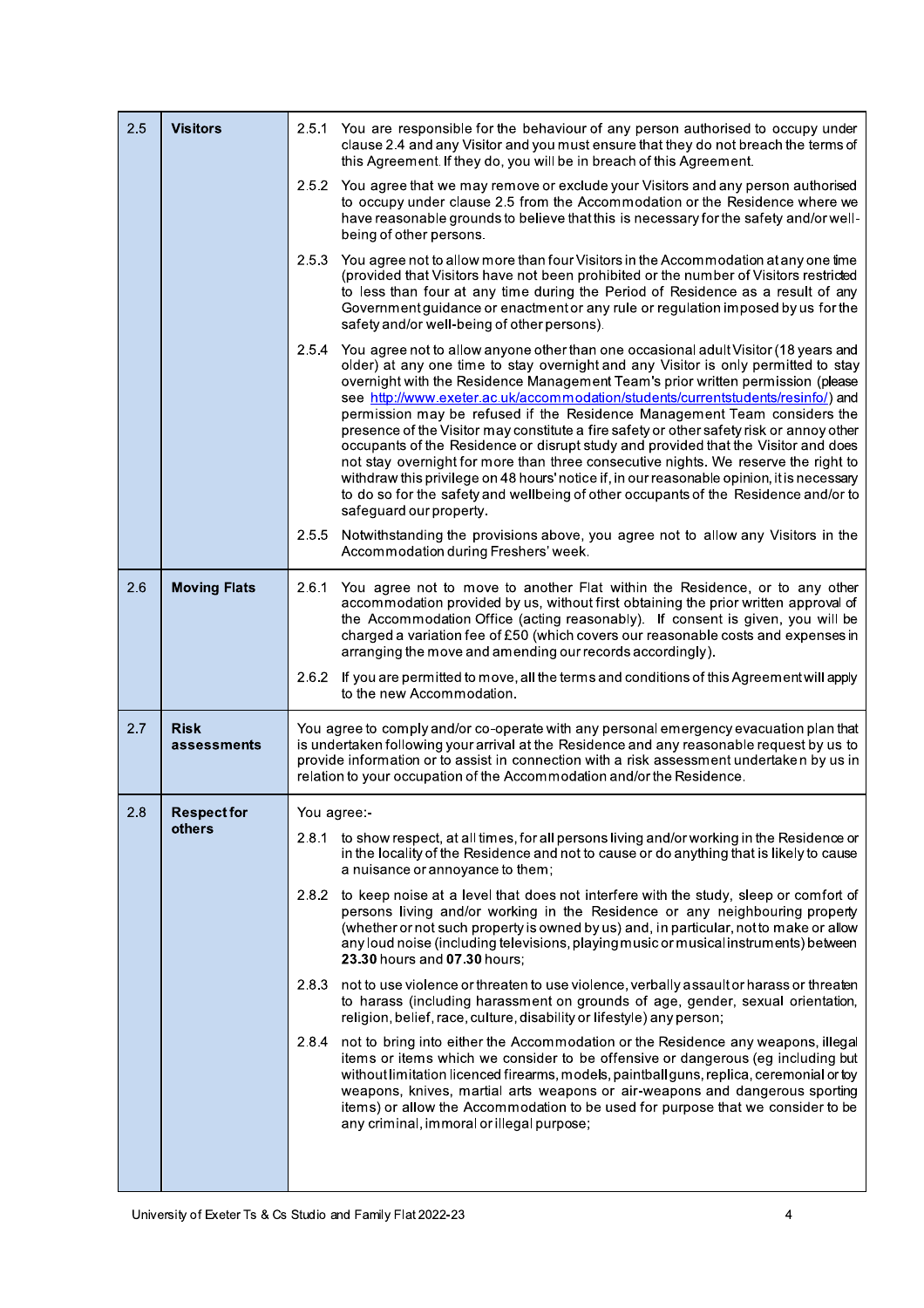|  | 2.8.5 | not to use or allow the Accommodation to be used for the selling, supplying or using<br>of illegal substances (including drugs, psychoactive substances and nitrous oxide),<br>storing or handling stolen goods or prostitution;                                                                                                                                                                                              |
|--|-------|-------------------------------------------------------------------------------------------------------------------------------------------------------------------------------------------------------------------------------------------------------------------------------------------------------------------------------------------------------------------------------------------------------------------------------|
|  | 2.8.6 | not to commit any arrestable offence or criminal act which we consider (acting<br>reasonably) makes you unsuitable to continue to live in the Accommodation;                                                                                                                                                                                                                                                                  |
|  | 2.8.7 | not to allow persistent use of Residence facilities by non-residents;                                                                                                                                                                                                                                                                                                                                                         |
|  | 2.8.8 | not to smoke in the Accommodation or the Residence:                                                                                                                                                                                                                                                                                                                                                                           |
|  | 2.8.9 | not to place any items on, or hang or throw anything whatsoever from the balconies<br>or windows of either the Accommodation or the Residence and not to place anything<br>on external windowsills;                                                                                                                                                                                                                           |
|  |       | 2.8.10 not to use blu-tac, nails, pins or sellotape on any of the walls, doors, windows,<br>ceilings or furniture within your Flat or the Accommodation or the Residence<br>(except that use of blu-tac and pins is permitted on noticeboards designed and<br>designated for such use);                                                                                                                                       |
|  |       | 2.8.11 not to display or distribute any material (including posters and leaflets) that we<br>(acting reasonably) deem as offensive or potentially offensive anywhere in the<br>Accommodation or the Residence;                                                                                                                                                                                                                |
|  |       | 2.8.12 not to play ball games (including golf) or engage in normally outdoor sporting pursuits<br>in any residential building or in and around the grounds of any Residence except with<br>the prior written permission of the Residence Manager and not to play any games in<br>corridors of any Residence;                                                                                                                  |
|  |       | 2.8.13 not to litter any part of the Residence;                                                                                                                                                                                                                                                                                                                                                                               |
|  |       | 2.8.14 not to store bicycles or electric scooters in the Accommodation or the Residence<br>except in the designated bicycle/scooter storage areas (or elsewhere through prior<br>arrangements made with the University Bicycle Club only) and not to charge any<br>electric scooters in the Accommodation or the Residence;                                                                                                   |
|  |       | 2.8.15 to comply with the car, motorcycle and bicycle parking rules issued by us and which<br>can be reviewed at<br>http://www.exeter.ac.uk/accommodation/students/currentstudents/resinfo/. If you<br>are unable to access this web link please contact the Accommodation Office before<br>Accepting this Agreement and we will send to you a copy of the policy so that you<br>can read it before Accepting this Agreement; |
|  |       | 2.8.16 to comply will all laws, Government enactments of guidelines and with any<br>regulations or policies from time to time imposed by us whether as a result of any<br>changes in the laws or of any Government enactments of guidelines or otherwise;                                                                                                                                                                     |
|  |       | 2.8.17 to comply with the following policies, the:-                                                                                                                                                                                                                                                                                                                                                                           |
|  |       | reviewed<br>(a)<br>drugs<br>and<br>alcohol<br>policy<br>which<br>be<br>can<br>at<br>http://www.exeter.ac.uk/students/drugpolicy;                                                                                                                                                                                                                                                                                              |
|  |       | smoking<br>policy<br>which<br>be<br>reviewed<br>(b)<br>and<br>vaping<br>can<br>at<br>http://www.exeter.ac.uk/staff/wellbeing/safety/guidance/smokingpolicy/;                                                                                                                                                                                                                                                                  |
|  |       | Respect<br>Policy<br>which<br>reviewed<br>(c)<br>Dignity<br>and<br>be<br>at<br>can<br>http://www.exeter.ac.uk/staff/equality/dignity/policy/;;                                                                                                                                                                                                                                                                                |
|  |       | (d)<br>University's<br>Regulations<br>(which<br>reviewed<br>be<br>at<br>can<br>(http://www.exeter.ac.uk/staff/policies/calendar/);                                                                                                                                                                                                                                                                                            |
|  |       | other<br>Procedures<br>which<br>reviewed<br>(e)<br>Disciplinary<br>and<br>can<br>be<br>at<br>http://www.exeter.ac.uk/staff/policies/calendar/part1/otherregs/discipline; and                                                                                                                                                                                                                                                  |
|  |       | If you are unable to access these web links please contact the Accommodation Office<br>before Accepting this Agreement and we will send to you a copy of the policy so that<br>you can read it before Accepting this Agreement.                                                                                                                                                                                               |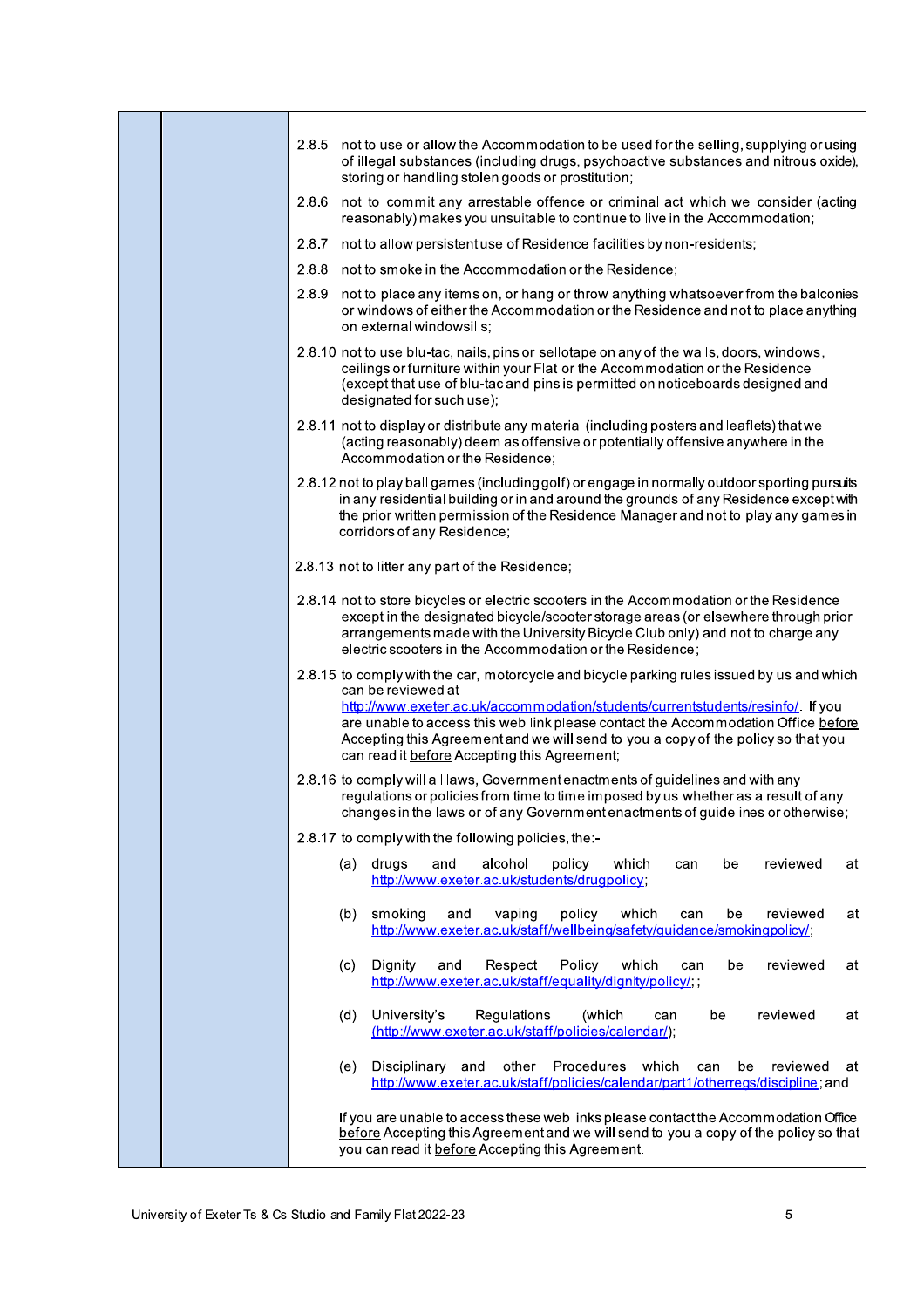| 2.9  | Repairs,                       | You agree:-                                                                                                                                                                                                                                                                                                                                                                                                                                                                                                                                                                                                                                                                       |  |  |  |
|------|--------------------------------|-----------------------------------------------------------------------------------------------------------------------------------------------------------------------------------------------------------------------------------------------------------------------------------------------------------------------------------------------------------------------------------------------------------------------------------------------------------------------------------------------------------------------------------------------------------------------------------------------------------------------------------------------------------------------------------|--|--|--|
|      | maintenance<br>and alterations | to keep the Accommodation in a clean and tidy condition at all times and to place any<br>2.9.1<br>rubbish and recyclable materials in designated areas in the Residence (further details<br>of what this entails can be found on the accommodation website<br>http://www.exeter.ac.uk/accommodation/students/currentstudents/resinfo/)) and to<br>place all shopping delivery crates in the designated external store;                                                                                                                                                                                                                                                            |  |  |  |
|      |                                | 2.9.2 not to make any alterations to or damage the Accommodation or Residence<br>(including, but not limited to fitting or installing any satellite dish, television or radio<br>aerial, decorating or damage caused by neglect or misuse) or remove, alter or<br>damage any furniture, equipment or curtains provided by us (including, but not limited<br>to, making holes in the furniture to accommodate the wiring of your electrical<br>appliances);                                                                                                                                                                                                                        |  |  |  |
|      |                                | save for bedding, not to bring any soft furnishings or other furniture (including, but<br>2.9.3<br>not limited to, inflatable furniture) into the Accommodation and/or the Residence<br>except where the Residence Management Team has given prior written consent<br>(acting reasonably). All such furniture must comply with any relevant fire safety<br>legislation and you will be required to remove (at your own expense) any furniture<br>that you have brought into the Accommodation without our permission and/or which<br>does not comply with legislation; and                                                                                                        |  |  |  |
|      |                                | 2.9.4<br>not to leave any personal belongings or other obstacles in the Communal Areas or<br>shared areas of the Accommodation or remove any signage from or damage these<br>areas or any communal items within them or make these areas dirty, unsafe or untidy.<br>If you do and we have to remove anything or arrange for additional cleaning, we may<br>charge you for the reasonable cost of doing so. Please see the fees schedule in<br>http://www.exeter.ac.uk/accommodation/students/currentstudents/cleaning/; and                                                                                                                                                      |  |  |  |
|      |                                | 2.9.5<br>to report any faults or damage to the Accommodation or Residences (or items in<br>them) to the Residence Reception<br>(http://www.exeter.ac.uk/accommodation/contact/residencereceptions/) and                                                                                                                                                                                                                                                                                                                                                                                                                                                                           |  |  |  |
|      |                                | 2.9.6<br>not to put anything harmful or which is likely to cause blockage in any pipes or drains.                                                                                                                                                                                                                                                                                                                                                                                                                                                                                                                                                                                 |  |  |  |
| 2.10 | <b>Safety and</b><br>security  | It is your responsibility to help ensure that the Accommodation and the Residence are safe<br>and secure for residents to live in and staff to work in. This includes (but is not limited to)<br>complying with the following:                                                                                                                                                                                                                                                                                                                                                                                                                                                    |  |  |  |
|      |                                | 2.10.1 Electrical appliances                                                                                                                                                                                                                                                                                                                                                                                                                                                                                                                                                                                                                                                      |  |  |  |
|      |                                | You agree:                                                                                                                                                                                                                                                                                                                                                                                                                                                                                                                                                                                                                                                                        |  |  |  |
|      |                                | to use either the cooking and/or other electrical kitchen equipment supplied by<br>(a)<br>us or your own cooking and/or electrical kitchen equipment (provided that it<br>complies with 2.10.1(b) below and is not prohibited by clause 2.10.2(c)) only in<br>any shared kitchen and not in any other part of the Accommodation or<br>Residence Please note that you are not permitted to bring any cookers,<br>fridges, freezers air fryers or deep fat fryers into the Accommodation or<br>Residence;                                                                                                                                                                           |  |  |  |
|      |                                | to be responsible (as an ongoing responsibility) for ensuring that any of your<br>(b)<br>own electrical equipment (which is not prohibited under 2.10.1(c) or 2.10.2(c))<br>meets Health and Safety standards before bringing the item into the<br>Accommodation or the Residence and to ensure that each of your own electrical<br>appliances has a sound mains cable and plug, is CE marked, fitted with the<br>correct fuse, only one appliance is wired to one plug and that you do not<br>electric<br>Please<br>overload<br>the<br>power<br>points.<br>refer<br>to<br>http://www.exeter.ac.uk/accommodation/students/currentstudents/resinfo/<br>for<br>further information. |  |  |  |
|      |                                | not to bring any Wi-Fi boosters (or similar items) into the Accommodation.<br>(c)                                                                                                                                                                                                                                                                                                                                                                                                                                                                                                                                                                                                 |  |  |  |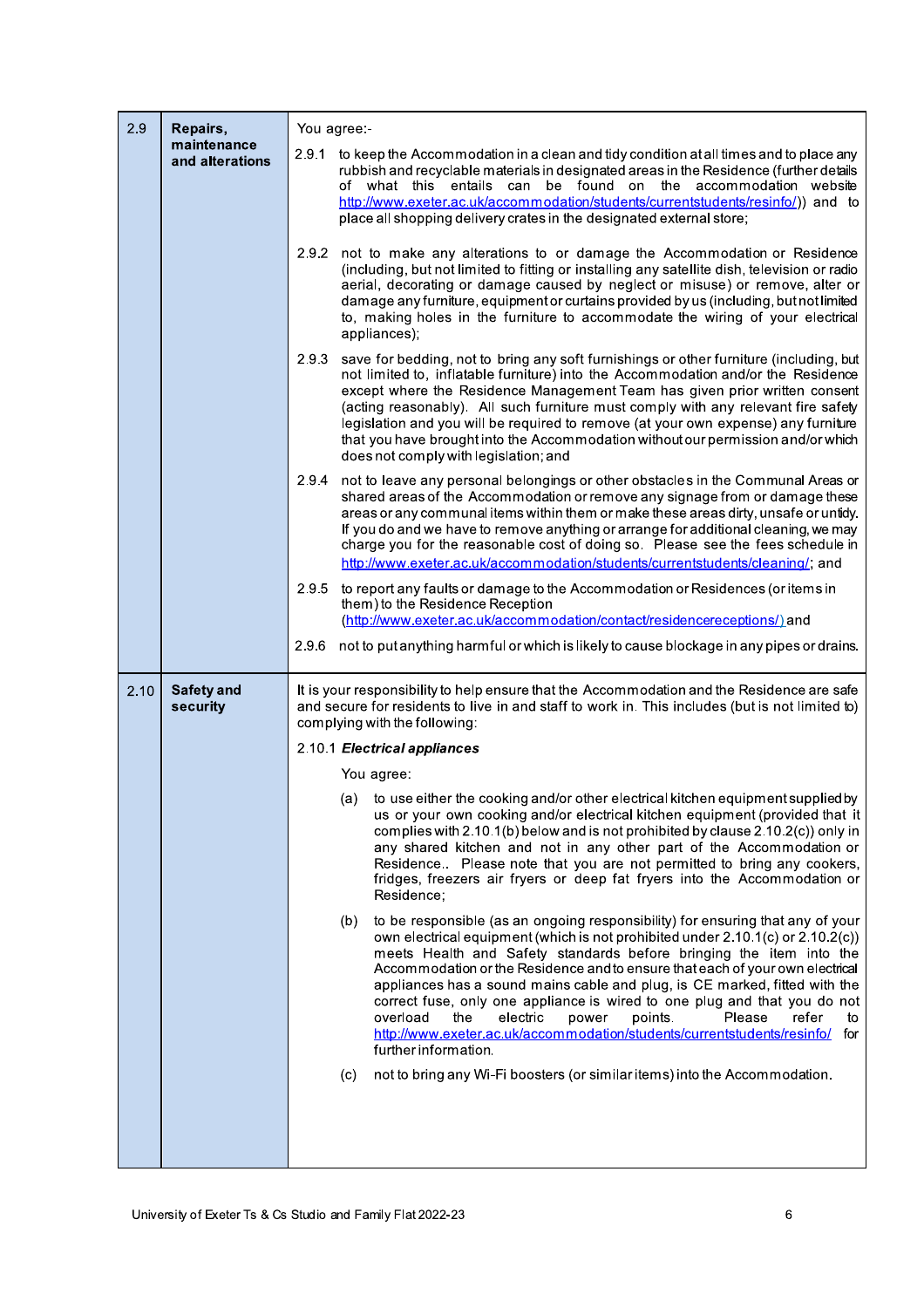|  | 2.10.2 Fire Safety |                                                                                                                                                                                                                                                                                                                                                                                                                                                                                                                                                                                                                                                                                                                                               |
|--|--------------------|-----------------------------------------------------------------------------------------------------------------------------------------------------------------------------------------------------------------------------------------------------------------------------------------------------------------------------------------------------------------------------------------------------------------------------------------------------------------------------------------------------------------------------------------------------------------------------------------------------------------------------------------------------------------------------------------------------------------------------------------------|
|  |                    | You agree to respond to fire alarms, adhere to all fire regulations and evacuation<br>procedures<br>(which<br>available<br>are<br>at<br>http://exeter.ac.uk/staff/wellbeing/safety/guidance/firesafety/) and are displayed in<br>the Accommodation and on notice boards in the Residence) and:                                                                                                                                                                                                                                                                                                                                                                                                                                                |
|  | (a)                | where we give you reasonable prior written notice that a fire safety meeting<br>(which may be attended by a representative from the emergency services) has<br>been arranged by the Residence Management Team and your attendance at<br>that meeting is compulsory, attend that meeting;                                                                                                                                                                                                                                                                                                                                                                                                                                                      |
|  | (b)                | not to obstruct Communal Areas or shared areas within the Accommodation or<br>fire escape routes nor prop open, or otherwise tamper with, the fire doors (as<br>they are designed to reduce the spread of fire) and not to abuse, interfere<br>remove or otherwise tamper with any of our fire prevention and detection<br>equipment including signage relating to fire safety;                                                                                                                                                                                                                                                                                                                                                               |
|  | (c)                | not to do anything which may cause a fire hazard, including (but not limited to)<br>using or storing in the Accommodation or Residence any flammable or<br>dangerous materials (eg inflatable items or furniture, candles, incense<br>sticks/burners or other naked flame, fireworks, petrol, paraffin, bottled gas, oil,<br>oil-filled radiators, portable heaters, electric clothes dryers, deep fat fryers, sun-<br>beds and hookah or shisha pipes), non-battery operated decorative lights of any<br>description, light any fires in the Accommodation or Residence or deep fat fry<br>any food, leave cooking unattended and not to hold or attend any barbeques on<br>any part of the Residence (except for any organised officially). |
|  | (d)                | to report to the University's Security Team promptly any fire or accident resulting<br>in injury or damage to any part of the Residence or to the contents.                                                                                                                                                                                                                                                                                                                                                                                                                                                                                                                                                                                   |
|  | 2.10.3 Security    |                                                                                                                                                                                                                                                                                                                                                                                                                                                                                                                                                                                                                                                                                                                                               |
|  |                    | You must ensure that your Accommodation and the Residence are left secure at all<br>times. This includes (but is not limited to):                                                                                                                                                                                                                                                                                                                                                                                                                                                                                                                                                                                                             |
|  | (a)                | keeping your key, key fob or key card with you at all times. We shall charge<br>you the cost of a replacement key fob or card as appropriate (charges<br>depending on the type of key fob or card that has been lost can be found at<br>https://www.exeter.ac.uk/accommodation/students/maintenance/#a2) and we<br>will provide evidence of the charge incurred in replacing the key fob or card;                                                                                                                                                                                                                                                                                                                                             |
|  | (b)                | never marking your key, key fob or key card with your address, or copying them<br>or giving them or any key codes to anyone else;                                                                                                                                                                                                                                                                                                                                                                                                                                                                                                                                                                                                             |
|  | (c)                | locking the door to your Accommodation together with any corridor/main<br>entrance doors in the Residence when entering or leaving and ensuring that all<br>windows in the Accommodation are closed before you go out;                                                                                                                                                                                                                                                                                                                                                                                                                                                                                                                        |
|  | (d)                | not letting anyone you do not know into the Residence and accompanying your<br>Visitors at all times;                                                                                                                                                                                                                                                                                                                                                                                                                                                                                                                                                                                                                                         |
|  | (e)                | reporting lost keys, key fobs or key cards to the Residence Reception as soon<br>as practicable after discovery (you will remain responsible for such items until<br>they are reported as lost). Note that you will be liable to pay the costs<br>associated with the replacement of any lost keys, key fobs or key cards and if<br>such items are lost with any personal details we may have to change the locks<br>which can be expensive;                                                                                                                                                                                                                                                                                                  |
|  | (f)                | promptly reporting to the University's Security Team any suspicious<br>circumstances likely to affect the security of any part of the Residence;                                                                                                                                                                                                                                                                                                                                                                                                                                                                                                                                                                                              |
|  | (g)                | reporting any damage to the Residence caused by an intruder to the University's<br>Security Team as soon as reasonably practicable (and in any event within 24<br>hours of becoming aware of the same); and                                                                                                                                                                                                                                                                                                                                                                                                                                                                                                                                   |
|  | (h)                | promptly showing your University identity card if requested to do so by any<br>member of University staff.                                                                                                                                                                                                                                                                                                                                                                                                                                                                                                                                                                                                                                    |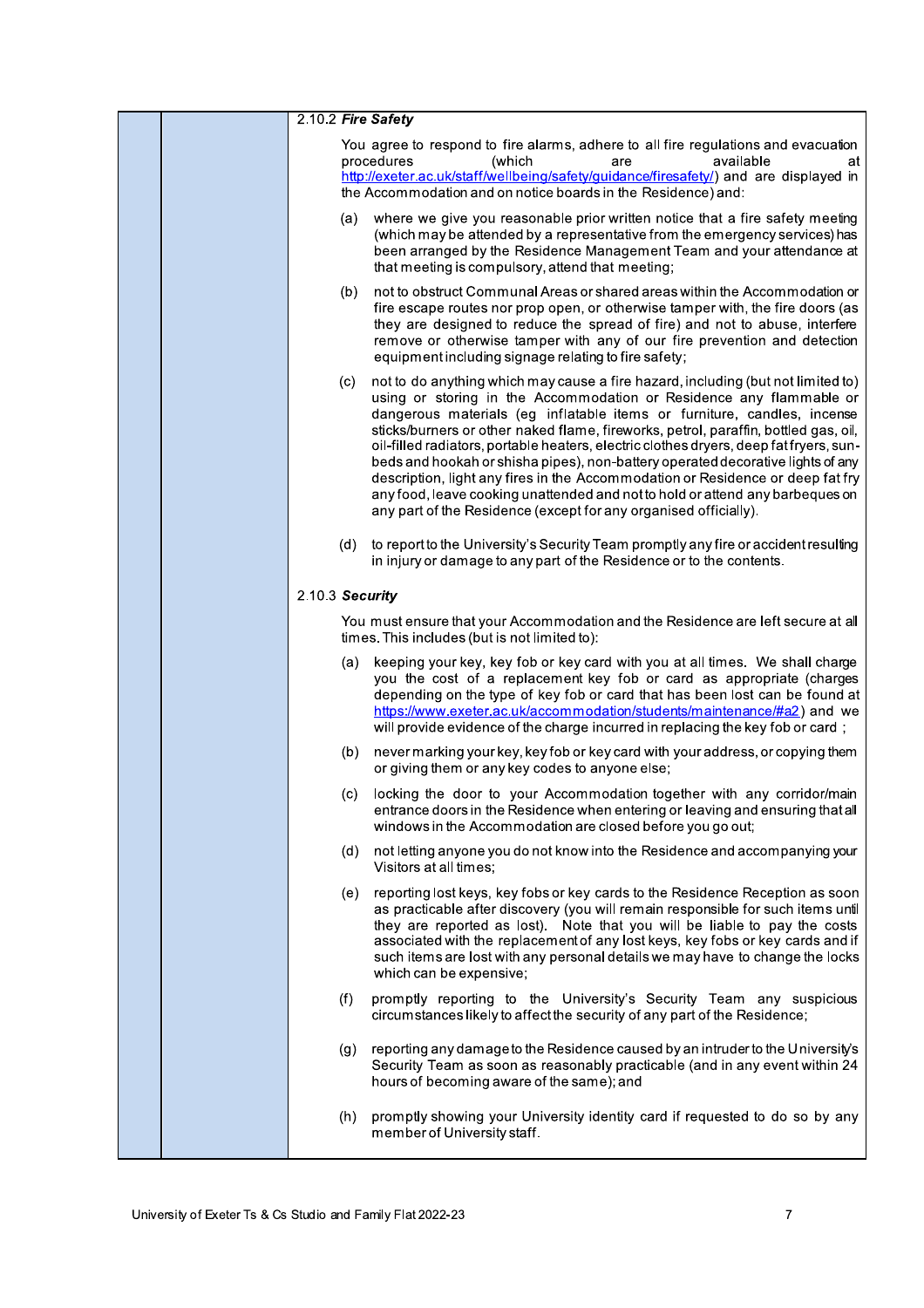|      |               | 2.10.4 Health & Safety                                                                                                                                                                                                                                                                                                                                                                                                                                                                                                                                                                                                                                                                                                          |
|------|---------------|---------------------------------------------------------------------------------------------------------------------------------------------------------------------------------------------------------------------------------------------------------------------------------------------------------------------------------------------------------------------------------------------------------------------------------------------------------------------------------------------------------------------------------------------------------------------------------------------------------------------------------------------------------------------------------------------------------------------------------|
|      |               | You agree:-                                                                                                                                                                                                                                                                                                                                                                                                                                                                                                                                                                                                                                                                                                                     |
|      |               | (a) to report to the Residence Reception any accident causing injury which you are<br>involved in or any incident that could have resulted in injury and may indicate a<br>need for facilities in the Accommodation or Residence to be adjusted;                                                                                                                                                                                                                                                                                                                                                                                                                                                                                |
|      |               | (b) to provide advance notice to the Residence Management Team if you intend to<br>be away from the Accommodation overnight;                                                                                                                                                                                                                                                                                                                                                                                                                                                                                                                                                                                                    |
|      |               | (c) to notify the Accommodation Office if you intend to remain in the<br>Accommodation during the Christmas and/or Easter vacation periods;                                                                                                                                                                                                                                                                                                                                                                                                                                                                                                                                                                                     |
|      |               | (d) to comply with guidance regarding the use of lifts (if any) in the Residence;                                                                                                                                                                                                                                                                                                                                                                                                                                                                                                                                                                                                                                               |
|      |               | (e) to notify the Accommodation Office in writing if you are subject to any bail<br>conditions that relate to or may affect the Accommodation or the Residence or<br>your use of them;                                                                                                                                                                                                                                                                                                                                                                                                                                                                                                                                          |
|      |               | to comply with the meningitis policy which can be reviewed at<br>(f)<br>http://www.exeter.ac.uk/students/meningitis/;                                                                                                                                                                                                                                                                                                                                                                                                                                                                                                                                                                                                           |
|      |               | to inform the Residence Management Team (and the Student Health Centre or<br>(g)<br>your local doctor) if you are diagnosed with or have been in contact with an<br>infectious or contagious disease e.g. meningitis or typhoid. Please note that if<br>the infection or contact takes place in the vacation, you should not resume<br>residence unless the Residence Management Team (or designated<br>representative) is reasonably satisfied that there is no risk of disease affecting<br>other residents, and to this end they may (depending on the circumstances, but<br>always acting reasonably) request that you provide a medical or quarantine<br>certificate as a pre-condition of returning to the Accommodation; |
|      |               | (h) not to do anything which may cause damage to any electrical or gas installations<br>or equipment in the Residence or which may be a fire risk or in any other way<br>put the health and safety of others or our or other people's property at risk;                                                                                                                                                                                                                                                                                                                                                                                                                                                                         |
|      |               | (i)<br>not to fly drones within, or in the vicinity of, the Residence or any of our other<br>residences; and                                                                                                                                                                                                                                                                                                                                                                                                                                                                                                                                                                                                                    |
|      |               | (i)<br>not to order any food/perishables or alcohol for delivery to the Accommodation<br>or the Residence unless you are available to accept delivery of such items in<br>person (we will not accept any such deliveries on your behalf).                                                                                                                                                                                                                                                                                                                                                                                                                                                                                       |
| 2.11 | <b>Pets</b>   | You must not keep any animal, bird, reptile, insect or fish at the Accommodation or in the<br>Residence. If you require an Assistance Animal or Emotional Support/Therapy animal<br>please contact the Accommodation Office before Accepting this Agreement;                                                                                                                                                                                                                                                                                                                                                                                                                                                                    |
| 2.12 | At the end of | At the end of the Period of Residence (or earlier termination of this Agreement) you agree:                                                                                                                                                                                                                                                                                                                                                                                                                                                                                                                                                                                                                                     |
|      | the Agreement | 2.12.1 to vacate the Accommodation by 10am on either the last day of the Period of<br>Residence or (if earlier) the last day of this Agreement;                                                                                                                                                                                                                                                                                                                                                                                                                                                                                                                                                                                 |
|      |               | 2.12.2 to return all keys, key fobs or key cards to the Residence Reception on the last day<br>of the Period of Residence or if the Agreement is terminated earlier (under clause 6.3<br>or otherwise) on the last day of the Agreement. If keys, key fobs or key cards are not<br>returned within 7 days of the last day of the Period of Residence or the last day of<br>the Agreement (if earlier) or are lost during the Period of Residence we will have to<br>either fit new locks or replace the key fob or key card and we will charge you for the<br>reasonable cost of this. If any lost keys, keys fobs or key cards are located, they must<br>be returned to the Residence Reception as soon as possible;           |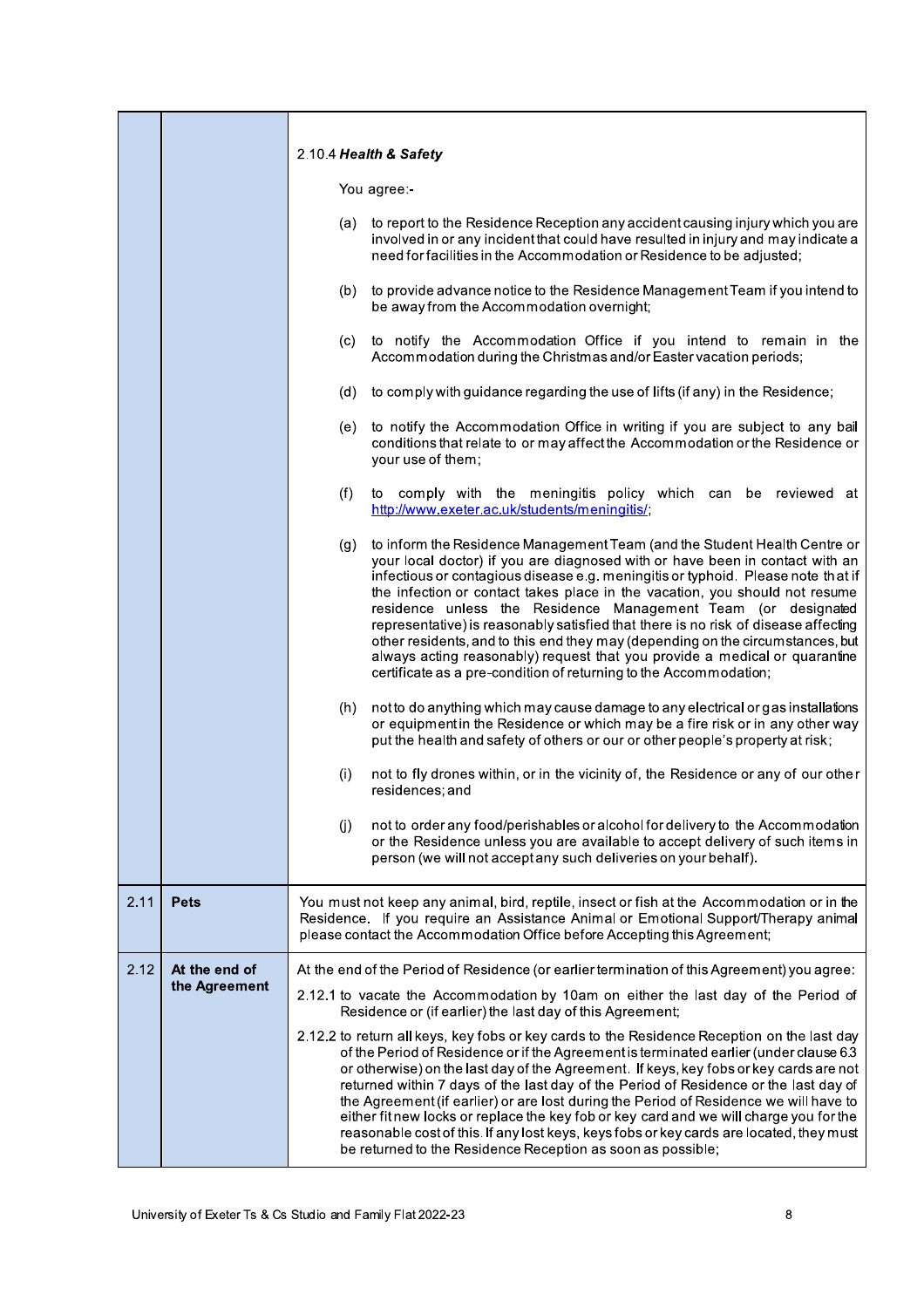|     |                                                             | 2.12.3 to leave the Accommodation in a clean and tidy condition and to leave it and all items<br>listed in the Inventory in the same condition as at the start of the Period of Residence,<br>fair wear and tear excepted. If you fail to do this, you will be responsible for the cost<br>of cleaning and/ or carrying out any necessary repairs the Accommodation, and<br>repairing or replacing any damaged items listed in the Inventory; and<br>2.12.4 if you leave any rubbish in the Accommodation, you agree that we can dispose of<br>this and charge you for the reasonable cost of doing so. If you leave any personal<br>belongings in the Accommodation, the Communal Areas or the outdoor stores, we<br>will notify you of this and give you up to 21 days to collect them. If you do not collect<br>your belongings within that reasonable period, you agree that we can dispose of<br>those belongings and charge you for the reasonable cost of doing so. Please note<br>that in relation to bicycles that are left in the communal bike storage areas, we will<br>use reasonable endeavours to identify the owner of such bicycles, but if we are<br>unable to do so, we will place a notice on the bicycle notifying the owner that they<br>have 21 days in which to collect the bicycle.                                                                                                                                                                                                                                                                                                                                                                                                                                                                                                                                                                                                                                                                                        |
|-----|-------------------------------------------------------------|-----------------------------------------------------------------------------------------------------------------------------------------------------------------------------------------------------------------------------------------------------------------------------------------------------------------------------------------------------------------------------------------------------------------------------------------------------------------------------------------------------------------------------------------------------------------------------------------------------------------------------------------------------------------------------------------------------------------------------------------------------------------------------------------------------------------------------------------------------------------------------------------------------------------------------------------------------------------------------------------------------------------------------------------------------------------------------------------------------------------------------------------------------------------------------------------------------------------------------------------------------------------------------------------------------------------------------------------------------------------------------------------------------------------------------------------------------------------------------------------------------------------------------------------------------------------------------------------------------------------------------------------------------------------------------------------------------------------------------------------------------------------------------------------------------------------------------------------------------------------------------------------------------------------------------------------------------------------------------------------------------|
| 3.  | <b>OUR RIGHTS</b>                                           |                                                                                                                                                                                                                                                                                                                                                                                                                                                                                                                                                                                                                                                                                                                                                                                                                                                                                                                                                                                                                                                                                                                                                                                                                                                                                                                                                                                                                                                                                                                                                                                                                                                                                                                                                                                                                                                                                                                                                                                                     |
| 3.1 | <b>Alterations and</b><br>building works                    | We have the right to carry out any alterations or building works at the Accommodation, the<br>Residence and/or on our adjoining or neighbouring property without liability for disturbance<br>provided that, as far as practicable, we have used reasonable endeavours to minimise any<br>disturbance.                                                                                                                                                                                                                                                                                                                                                                                                                                                                                                                                                                                                                                                                                                                                                                                                                                                                                                                                                                                                                                                                                                                                                                                                                                                                                                                                                                                                                                                                                                                                                                                                                                                                                              |
| 3.2 | Access &<br>inspection                                      | 3.2.1<br>We have the right to enter the Accommodation at all reasonable times and on<br>reasonable prior notice (reasonable notice being not less than 7 days in relation to<br>planned maintenance and 24 hours notice for more urgent maintenance), save in an<br>emergency or when we need to enter to repair a fault that you have reported when<br>we can enter at any time, without notice.<br>Examples of situations in which we will need to access the Accommodation include,<br>3.2.2<br>but are not limited to, the following: (a) in an emergency, for example fire or flooding;<br>(b) in order to maintain or repair the Accommodation, or any other part of the<br>Residences to comply with our responsibilities under this Agreement; (c) to carry out<br>Flat and/or Accommodation inspections; (d) to test any fire equipment; (e) to inspect<br>the Accommodation prior to your departure; (f) if we have grounds to be concemed<br>for your welfare or the welfare of your Visitors, for example if there are reports of self-<br>harm or attempted suicide; and/or (g) if we have reasonable grounds for suspecting<br>that illegal activities are being carried out in the Accommodation, for example drug<br>taking or prostitution.<br>3.2.3 We will charge you with any reasonable costs we incur if, when calling on a pre-<br>arranged visit, we cannot gain access to the Accommodation (eg because access is<br>refused or you are not in).<br>3.2.4 In an emergency (e.g. water is overflowing or someone's life or safety is at risk), if you<br>are not in to give us access to the Accommodation, we may have to force entry; if we<br>do, we will secure the Accommodation and repair any damage caused by the forced<br>entry. If we have to force entry because of your neglect or misuse of the<br>Accommodation or your failure to report repairs, we will charge you with the<br>reasonable cost of having to force entry and repair any associated damage. |
| 3.3 | <b>Removal of</b><br>items from the<br><b>Accommodation</b> | We may remove from the Accommodation or Residence any items (either used or unused)<br>that belong to you or your Visitors and which we consider (acting reasonably) are dangerous<br>and/or may cause a fire hazard or which we consider constitute a nuisance, subject to giving<br>you prior warning. If we remove an item, we will notify you of this and confirm who you need<br>to contact in order to recover the item. You will not be able, however, to take the item back<br>into the Accommodation or Residence                                                                                                                                                                                                                                                                                                                                                                                                                                                                                                                                                                                                                                                                                                                                                                                                                                                                                                                                                                                                                                                                                                                                                                                                                                                                                                                                                                                                                                                                          |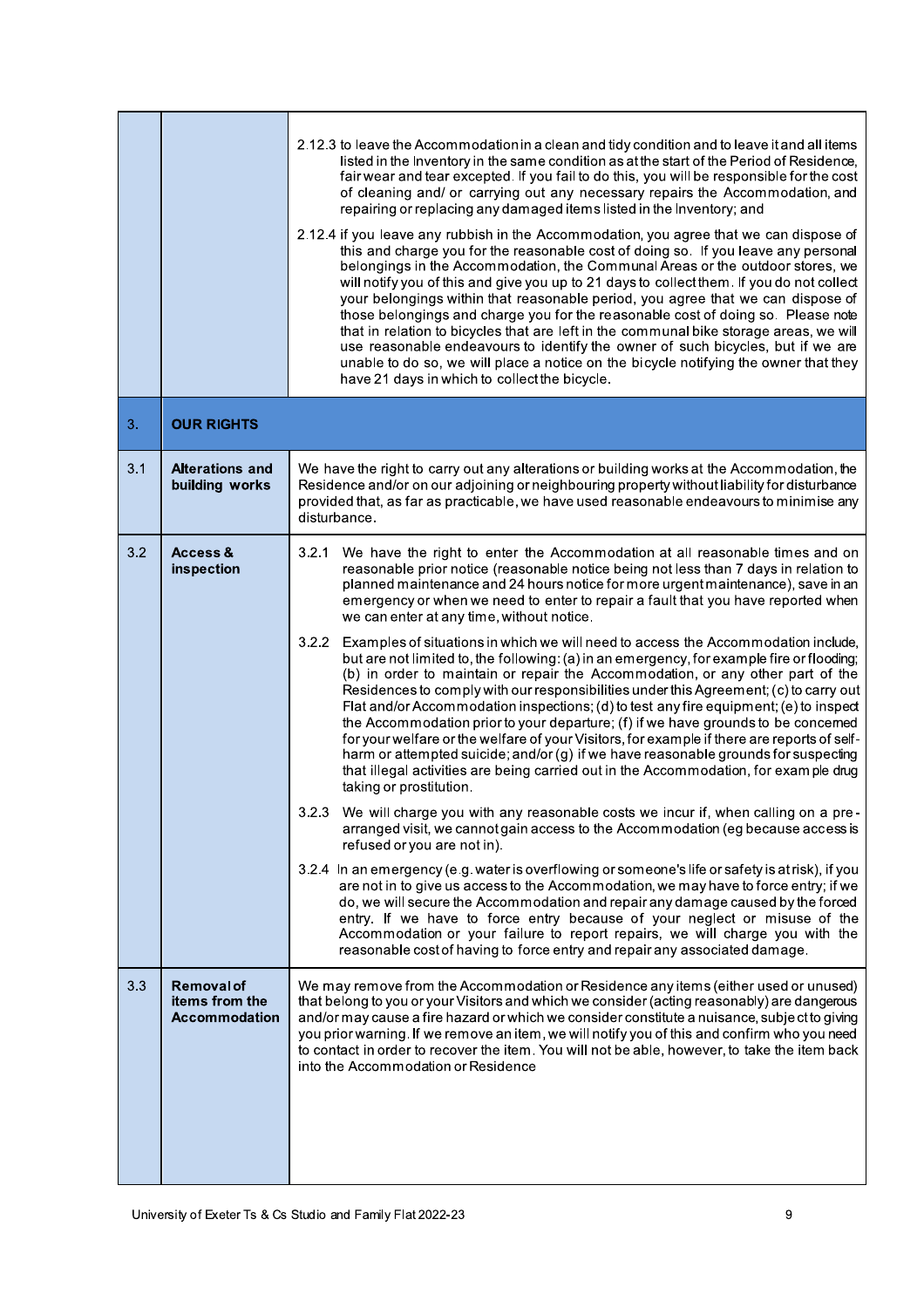| 3.4 | Our right to<br>require you to<br>relocate | 3.4.1 | We reserve the right to move you to similar alternative accommodation at any time<br>(including after this Agreement is formed but before you arrive at the Residence). We<br>will normally only require you to move to similar alternative accommodation for the<br>following reasons:-                                                                                                                                                                                                                                                                                                                                                              |
|-----|--------------------------------------------|-------|-------------------------------------------------------------------------------------------------------------------------------------------------------------------------------------------------------------------------------------------------------------------------------------------------------------------------------------------------------------------------------------------------------------------------------------------------------------------------------------------------------------------------------------------------------------------------------------------------------------------------------------------------------|
|     |                                            |       | for reasonable management reasons (eg where we consider, acting<br>(a)<br>reasonably, that we need to carry out works to the Accommodation or<br>Residence, that the Accommodation or Residence is unfit for occupation, or<br>where the Period of Residence includes the Christmas, Easter and/or Summer<br>vacations and the Residence is not fully occupied during the vacation) or where<br>it is reasonably necessary for reasons associated with any global pandemic or<br>epidemic;                                                                                                                                                            |
|     |                                            |       | where we reasonably consider that, because of your behaviour, it is necessary<br>(b)<br>to move you from the Accommodation to protect your well-being or safety or<br>the well-being or safety of others or to prevent damage to the Accommodation;                                                                                                                                                                                                                                                                                                                                                                                                   |
|     |                                            |       | 3.4.2 If we request you to relocate:                                                                                                                                                                                                                                                                                                                                                                                                                                                                                                                                                                                                                  |
|     |                                            |       | we will give you written notice of this, provide details of the alternative<br>(a)<br>accommodation and notify you of the date on which you are to relocate. We will<br>give you reasonable notice of this date, taking into account the circumstances.<br>This may mean that, in certain circumstances, the notice period may be as little<br>as 24 hours or immediately in case of emergency;                                                                                                                                                                                                                                                       |
|     |                                            |       | if the similar alternative accommodation is not satisfactory to you (acting<br>(b)<br>reasonably), you may terminate this Agreement. If you wish to do so, you must<br>give the Accommodation Office written notice of this no later than 7 days after<br>the date of the written notice that we have given to you under clause (a). The<br>Agreement will then end on a date 7 days after your notice to terminate was<br>given to the Accommodation Office, or such other date as you may agree with<br>the Accommodation Office (acting reasonably). We will refund any Rent you<br>have paid in respect of the period after the termination date; |
|     |                                            |       | where you can produce a valid receipt, we will pay to you any reasonable out-<br>(c)<br>of-pocket expenses (eg travel costs) directly incurred by you moving into the<br>alternative accommodation.                                                                                                                                                                                                                                                                                                                                                                                                                                                   |
|     |                                            |       | If you do not move out of the original Accommodation following a request by us to do<br>so, we can take legal action to force you to move out.                                                                                                                                                                                                                                                                                                                                                                                                                                                                                                        |
| 4.  | <b>YOUR RIGHTS</b>                         |       |                                                                                                                                                                                                                                                                                                                                                                                                                                                                                                                                                                                                                                                       |
| 4.1 | <b>Occupation</b>                          |       | For the Period of Residence we grant you the following rights which you must exercise in<br>accordance with your responsibilities under this Agreement:-                                                                                                                                                                                                                                                                                                                                                                                                                                                                                              |
|     |                                            | 4.1.1 | a right to occupy the Flat;                                                                                                                                                                                                                                                                                                                                                                                                                                                                                                                                                                                                                           |
|     |                                            |       | 4.1.2 (if applicable) the non-exclusive right (in common with us and all others that we<br>authorise to do so) to use any parts of the Accommodation which do not form part of<br>the Flat; and                                                                                                                                                                                                                                                                                                                                                                                                                                                       |
|     |                                            |       | 4.1.3 the non-exclusive right (in common with us and all others that we authorise to do so)<br>to use the Communal Areas.                                                                                                                                                                                                                                                                                                                                                                                                                                                                                                                             |
|     |                                            |       |                                                                                                                                                                                                                                                                                                                                                                                                                                                                                                                                                                                                                                                       |
|     |                                            |       |                                                                                                                                                                                                                                                                                                                                                                                                                                                                                                                                                                                                                                                       |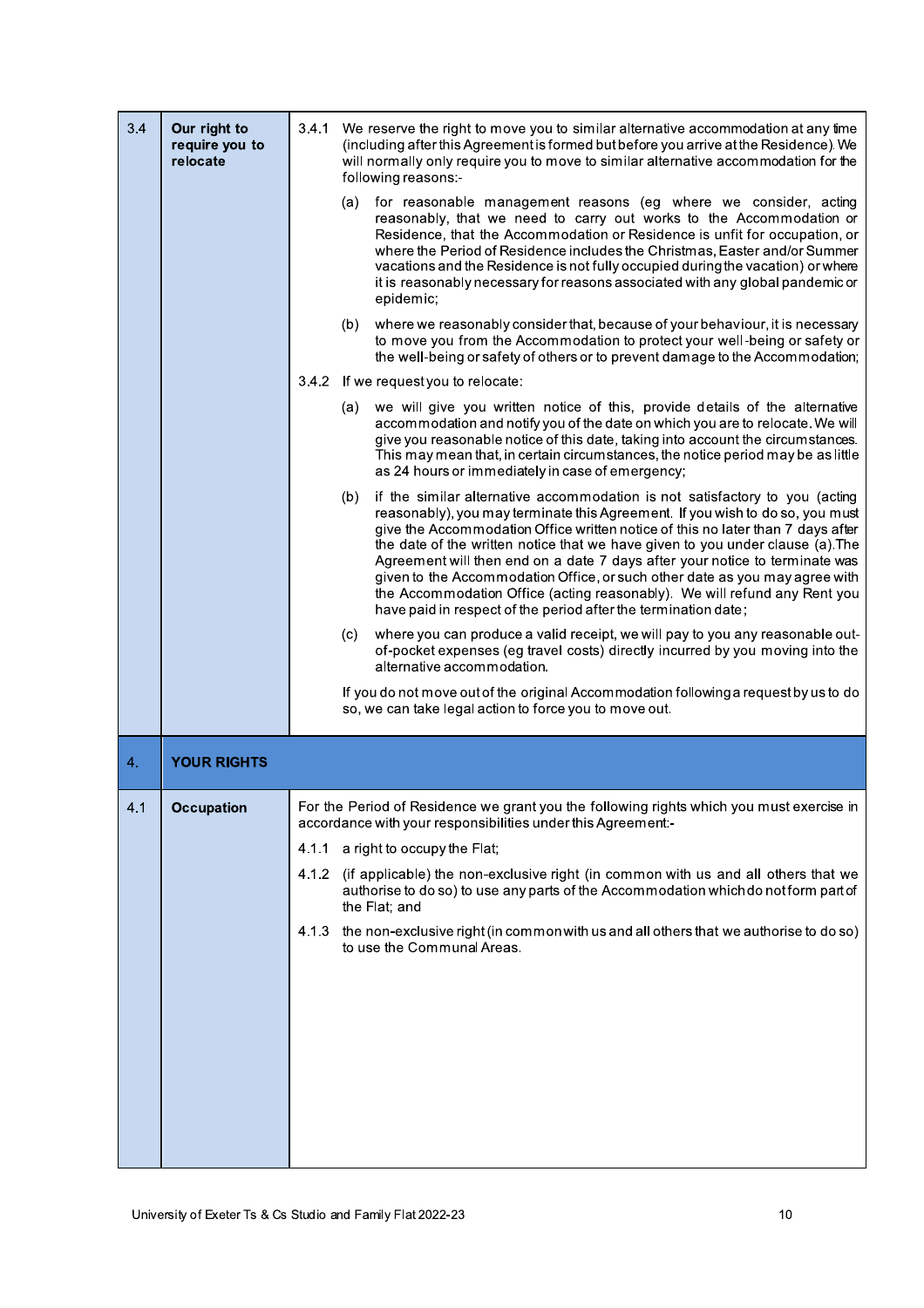|                                                                                     | <b>IF YOU BREACH THIS AGREEMENT</b>                                                                                                                                                                                                                                                                                                                                                                                                                                                                                                                                                                                                                                                                                                                                                                                                                                                                                                                                                                                                                                                                                                                                                                                                                                                                                                                                                       |
|-------------------------------------------------------------------------------------|-------------------------------------------------------------------------------------------------------------------------------------------------------------------------------------------------------------------------------------------------------------------------------------------------------------------------------------------------------------------------------------------------------------------------------------------------------------------------------------------------------------------------------------------------------------------------------------------------------------------------------------------------------------------------------------------------------------------------------------------------------------------------------------------------------------------------------------------------------------------------------------------------------------------------------------------------------------------------------------------------------------------------------------------------------------------------------------------------------------------------------------------------------------------------------------------------------------------------------------------------------------------------------------------------------------------------------------------------------------------------------------------|
| <b>Payment for</b><br>loss or damage                                                | 5.1.1 You must pay for all reasonable loss and damage we suffer as a result of any breach<br>of this Agreement by you, any person authorised to occupy under clause 2.5 or your<br>Visitors. This includes (but is not limited to), any costs properly and reasonably<br>incurred by us in arranging any additional cleaning required, repairing or replacing<br>our fixtures, fittings, furniture or equipment, collecting arrears, paying professional<br>advisors, pursuing court proceedings, expenses and any income we lose arising from<br>your failure to move out of the Accommodation in accordance with the terms of this<br>Agreement.                                                                                                                                                                                                                                                                                                                                                                                                                                                                                                                                                                                                                                                                                                                                        |
|                                                                                     | 5.1.2 Where any damage is caused to the Accommodation or the Communal Areas and<br>we are unable to identify the perpetrators (and we will use reasonable endeavours<br>to identify them), we may (acting reasonably) charge you a fair proportion of the<br>reasonable cost of making good any loss or damage caused unless you can<br>demonstrate that you were not at the Accommodation or in the Residence when the<br>damage occurred.                                                                                                                                                                                                                                                                                                                                                                                                                                                                                                                                                                                                                                                                                                                                                                                                                                                                                                                                               |
|                                                                                     | 5.1.3<br>Typical charges for damage and additional cleaning will be payable as set out in at<br>http://www.exeter.ac.uk/accommodation/students/currentstudents/maintenance/<br>http://www.exeter.ac.uk/accommodation/students/currentstudents/cleaning/.<br>and<br>Fines will be payable in accordance with the disciplinary policy which can be<br>accessed<br>at<br>http://www.exeter.ac.uk/staff/policies/calendar/part1/otherregs/discipline/. If you are<br>unable to access this web link please contact the Accommodation Office before<br>Accepting this Agreement and we will send to you a copy of the policy so that you<br>can read it before Accepting this Agreement;                                                                                                                                                                                                                                                                                                                                                                                                                                                                                                                                                                                                                                                                                                       |
| The procedure<br>we will follow if<br>you have<br>breached this<br><b>Agreement</b> | If you, any person authorised to occupy under clause 2.5 or your Visitors breach any of the<br>terms of this Agreement then action may be taken against you under the procedure set out<br>below:<br>5.2.1 On us identifying or becoming aware of any breach by you of the terms of this<br>Agreement, the Authorised Staff will decide whether to:<br>take no action;<br>(a)<br>discuss this with you informally;<br>(b)<br>write to you to draw your attention to the alleged breach and/or take further<br>(c)<br>action in accordance with clause 5.2.2 (at our discretion).<br>5.2.2 The University's disciplinary rules and procedure apply to this Agreement and the<br>matter may be referred to the Student Cases Team to be dealt with in accordance<br>with the Universities Student Disciplinary Procedure (a copy of which can be viewed<br>at (http://www.exeter.ac.uk/staff/policies/calendar/part1/otherregs/discipline/).<br>5.2.3<br>The above procedure will not apply if you have failed to pay the Rent in accordance<br>with the terms of this Agreement. In such circumstances, we may terminate this<br>Agreement without giving you any notice of our intention to do so. As such, if you are<br>experiencing any financial difficulties which may mean that you are unable to pay the<br>Rent when it is due you should immediately contact the Finance Office. |
|                                                                                     |                                                                                                                                                                                                                                                                                                                                                                                                                                                                                                                                                                                                                                                                                                                                                                                                                                                                                                                                                                                                                                                                                                                                                                                                                                                                                                                                                                                           |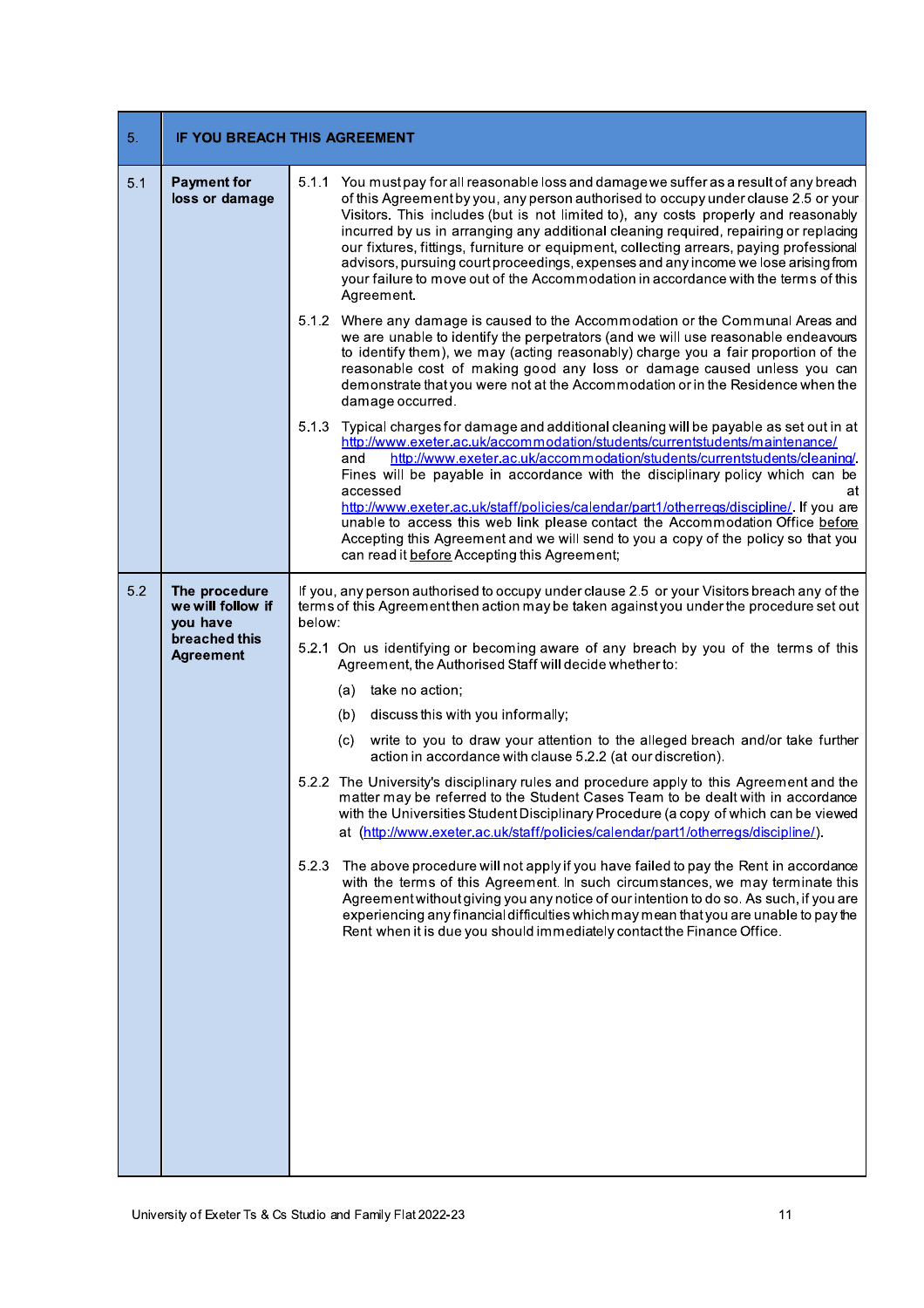| 6.  |                                                             | <b>TERMINATION OF THIS AGREEMENT</b>                                                                                                                                                                                                                                                                                                                                                                                                                                                                                                                                                                                                                                                                                                                                                                                                                                                                                                                                                                                                                                                                                                                                                                                                                                                                                                                                                                                                                                                                                                                                                                                                                                                                                                                                                                                                                                                                                                                                                                                                                                 |
|-----|-------------------------------------------------------------|----------------------------------------------------------------------------------------------------------------------------------------------------------------------------------------------------------------------------------------------------------------------------------------------------------------------------------------------------------------------------------------------------------------------------------------------------------------------------------------------------------------------------------------------------------------------------------------------------------------------------------------------------------------------------------------------------------------------------------------------------------------------------------------------------------------------------------------------------------------------------------------------------------------------------------------------------------------------------------------------------------------------------------------------------------------------------------------------------------------------------------------------------------------------------------------------------------------------------------------------------------------------------------------------------------------------------------------------------------------------------------------------------------------------------------------------------------------------------------------------------------------------------------------------------------------------------------------------------------------------------------------------------------------------------------------------------------------------------------------------------------------------------------------------------------------------------------------------------------------------------------------------------------------------------------------------------------------------------------------------------------------------------------------------------------------------|
| 6.1 | Your right to<br>terminate before<br>you take<br>occupation | You may terminate this Agreement before you take up occupation of the<br>6.1.1<br>Accommodation if you give written notice by e-mail or post to the Accommodation<br>Office within 5 working days of the Contract Formation E-mail being issued.<br>6.1.2<br>If you fail to move into the Accommodation on the arrival date notified to you and you<br>have not contacted us within 7 days of that date to arrange a later arrival date and/or<br>you fail to take up your place as student at the University, we will treat this as a<br>request by you to terminate this Agreement early without giving the period of notice<br>required under this Agreement, and you will accordingly be charged £120 towards<br>losses incurred by us as a result of early termination of the Agreement.<br>6.1.3<br>If you fail to move into the Accommodation on the arrival date notified to you and you<br>remain a registered student of the University this Agreement will remain in force and<br>you will remain liable under the terms of this Agreement unless and until the<br>Agreement is terminated by you in accordance with clause 6.3 below.                                                                                                                                                                                                                                                                                                                                                                                                                                                                                                                                                                                                                                                                                                                                                                                                                                                                                                                    |
| 6.2 | Our right to<br>terminate before<br>you take<br>occupation  | 6.2.1 If you owe us any money in connection with any previous accommodation that you<br>occupied, we may terminate this Agreement up to 4 weeks before the start of the<br>Period of Residence by giving you not less than 4 weeks written notice and if we do<br>terminate this Agreement under this clause we will refund any Rent that you have<br>paid under this Agreement.                                                                                                                                                                                                                                                                                                                                                                                                                                                                                                                                                                                                                                                                                                                                                                                                                                                                                                                                                                                                                                                                                                                                                                                                                                                                                                                                                                                                                                                                                                                                                                                                                                                                                     |
| 6.3 | Your other<br>rights to<br>terminate                        | You may terminate this Agreement if you:<br>contact the Accommodation Office to request the right to terminate providing not less<br>6.3.1<br>than four weeks written notice of your intention to terminate and specifying the End<br>Date and you satisfy both of the following conditions:<br>you have found a suitable replacement occupier approved by us (at our<br>(a)<br>absolute discretion) who is not already in accommodation provided by us and<br>enters into an agreement with us to occupy the Accommodation immediately<br>after the End Date and does not subsequently cancel the agreement under the<br>right contained in the Contract Formation Email; and<br>(b) you have paid, in full on or before the End Date, all of the Rent due under this<br>Agreement up to and including the End Date.<br>If the above conditions are met you will be released from the Agreement on the<br>earlier of the replacement occupier moving into the Accommodation or<br>the expiry of the replacement occupier's 5 day cancellation period.<br>For the avoidance of any doubt if the suitable replacement occupier referred to at<br>6.3.1(a) above does cancel the agreement under the right contained in<br>the Contract Formation Email you will remain bound by the terms of this<br>Agreement including the requirement to pay the Rent unless and until<br>you find another suitable replacement occupier who meets the<br>requirements of 6.3.1(a) above.<br>6.3.2 withdraw from or interrupt your course of study and you satisfy the following<br>conditions:<br>(a) you give to the Accommodation Office not less than four weeks written notice<br>of your intention to terminate this Agreement and, in the notice, you specify the<br>End Date;<br>you enclose with your notice a copy of our official withdrawal/interruption of<br>(b)<br>studies form issued by the relevant student office; and<br>you have paid, in full on or before the End Date all of the Rent due under this<br>(C)<br>Agreement up to and including the End Date. |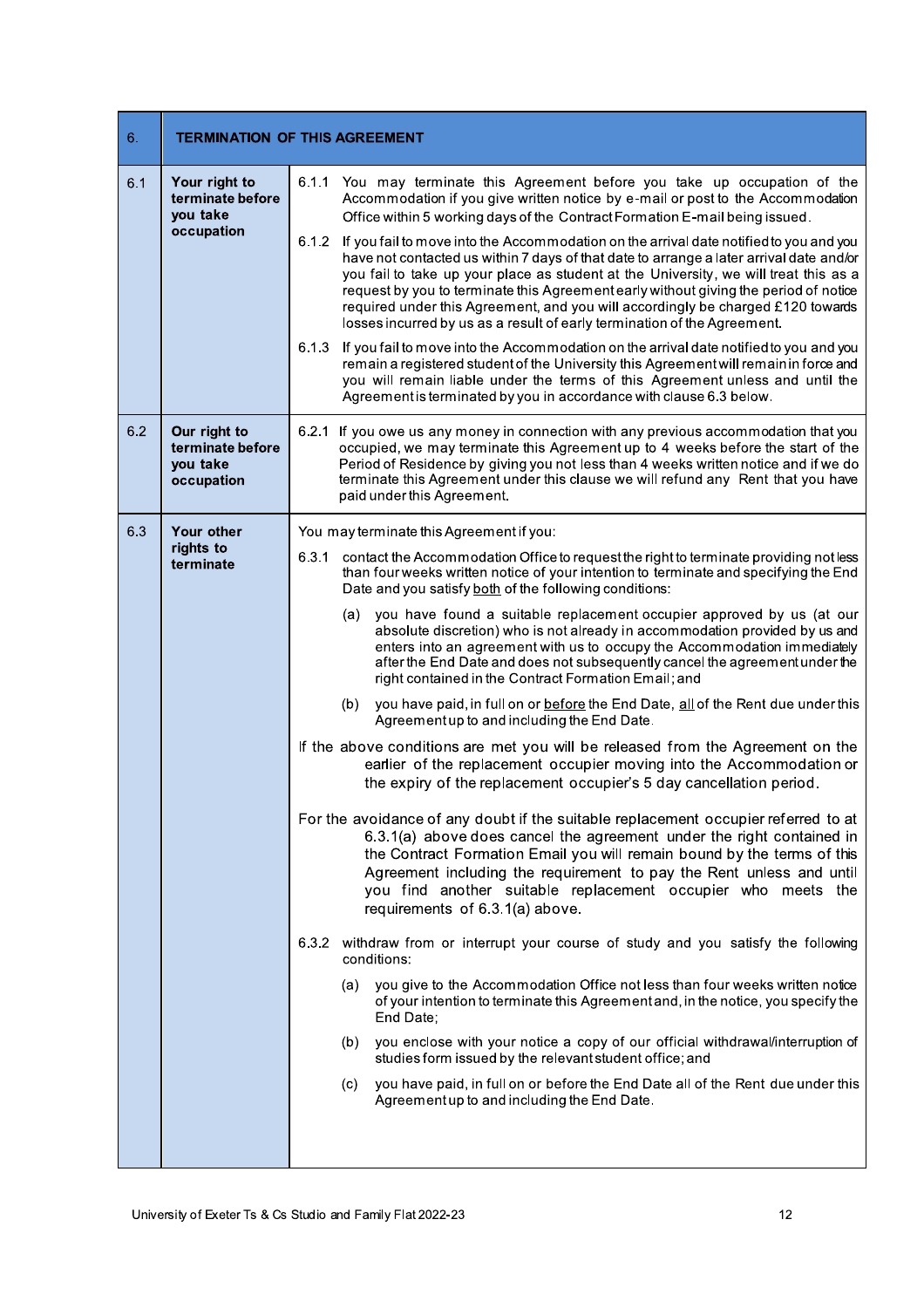|     |                                                          | 6.3.3 | If you terminate this Agreement under 6.3.1 above we will charge you the sum of £50<br>towards our reasonable costs and expenses associated with the change of occupier.                                                                                                                                                                                                                                                                                                                                                                     |
|-----|----------------------------------------------------------|-------|----------------------------------------------------------------------------------------------------------------------------------------------------------------------------------------------------------------------------------------------------------------------------------------------------------------------------------------------------------------------------------------------------------------------------------------------------------------------------------------------------------------------------------------------|
|     |                                                          | 6.3.4 | If you terminate this Agreement without giving the required period of notice under<br>clause 6.3.2 above we will charge you a fee of £120 towards losses incurred by us<br>as a result of early termination of the Agreement.                                                                                                                                                                                                                                                                                                                |
|     |                                                          |       | 6.3.5 You may terminate this Agreement if you are under 18 when you Accept this<br>Agreement and:                                                                                                                                                                                                                                                                                                                                                                                                                                            |
|     |                                                          |       | within two weeks after your 18 <sup>th</sup> birthday you give to the Accommodation Office<br>(a)<br>not less than 4 weeks written notice of your intention to terminate this<br>Agreement and, in the notice, you specify the End Date; and                                                                                                                                                                                                                                                                                                 |
|     |                                                          |       | you have paid, in full on or before the End Date all of the Rent due under this<br>(b)<br>Agreement up to and including the End Date.                                                                                                                                                                                                                                                                                                                                                                                                        |
|     |                                                          | 6.3.6 | if you terminate this Agreement under this clause 6.3 and you move out of the<br>Accommodation by the End Date, we will refund any Rent that you have paid in<br>respect of the period after the End Date.                                                                                                                                                                                                                                                                                                                                   |
| 6.4 | Our right to                                             |       | We may terminate this Agreement in any of the following circumstances:-                                                                                                                                                                                                                                                                                                                                                                                                                                                                      |
|     | terminate if you<br>have breached<br>the Ts & Cs         | 6.4.1 | if you have failed to pay the whole or any part of the Rent in accordance with the<br>payment terms set out in Schedule 1 (whether formally demanded or not) and the<br>Rent (or any part of it) has been outstanding for 21 days or more; or                                                                                                                                                                                                                                                                                                |
|     |                                                          | 6.4.2 | where you have committed a serious breach or have persistently breached the<br>conditions of this Agreement and, having followed the procedure set out at clause<br>5.2 above, we have decided to terminate the Agreement (for the avoidance of doubt<br>we consider any breach of your obligations in clauses 2.8 (Respect for Others) and<br>2.10.2 (Fire Safety) as a serious breach of this Agreement and if you, someone living<br>with you or one of your Visitors, breaches any of these clauses we may terminate<br>this Agreement). |
| 6.5 | Our right to                                             |       | We may also terminate this Agreement by giving you not less than:-                                                                                                                                                                                                                                                                                                                                                                                                                                                                           |
|     | terminate for<br>other reasons                           | 6.5.1 | 4 weeks written notice if we are unable to find you similar alternative accommodation<br>(despite our reasonable efforts) and are unable to either provide the Accommodation<br>as a result of events beyond our control or your Accommodation has been severely<br>damaged and, acting reasonably, we deem it unfit for occupation;                                                                                                                                                                                                         |
|     |                                                          | 6.5.2 | 4 weeks written notice if we reasonably consider for any reason (eg an infestation by<br>insects, an outbreak of an infectious disease) that, to protect your well-being or the<br>well-being of others or to prevent damage to the Accommodation, it is necessary to<br>move you from the Accommodation;                                                                                                                                                                                                                                    |
|     |                                                          | 6.5.3 | 4 weeks written notice if any information supplied by you, or on your behalf, in<br>connection with your application to us for a place in the Accommodation is untrue,<br>inaccurate or misleading, or if you fail to disclose relevant information which would<br>amount to a misrepresentation, and we consider (acting reasonably) that the relevant<br>information makes you unsuitable to live in the Accommodation;                                                                                                                    |
|     |                                                          | 6.5.4 | 4 weeks written notice if you take a leave of absence or suspension of or interruption<br>in your course of study that you are pursuing with us for a period of one month or<br>more; or                                                                                                                                                                                                                                                                                                                                                     |
|     |                                                          | 6.5.5 | 7 days notice if you are no longer pursuing a course of study with us.                                                                                                                                                                                                                                                                                                                                                                                                                                                                       |
| 6.6 | <b>Effect if we</b><br>terminate the<br><b>Agreement</b> | 6.6.1 | If we terminate the Agreement in the circumstances set out in clauses 6.4 or 6.5:-<br>this will not affect our rights to claim against you for any loss or damage caused by<br>any breach of the Agreement by you, any person authorised to occupy under clause<br>2.5 or your Visitors.                                                                                                                                                                                                                                                     |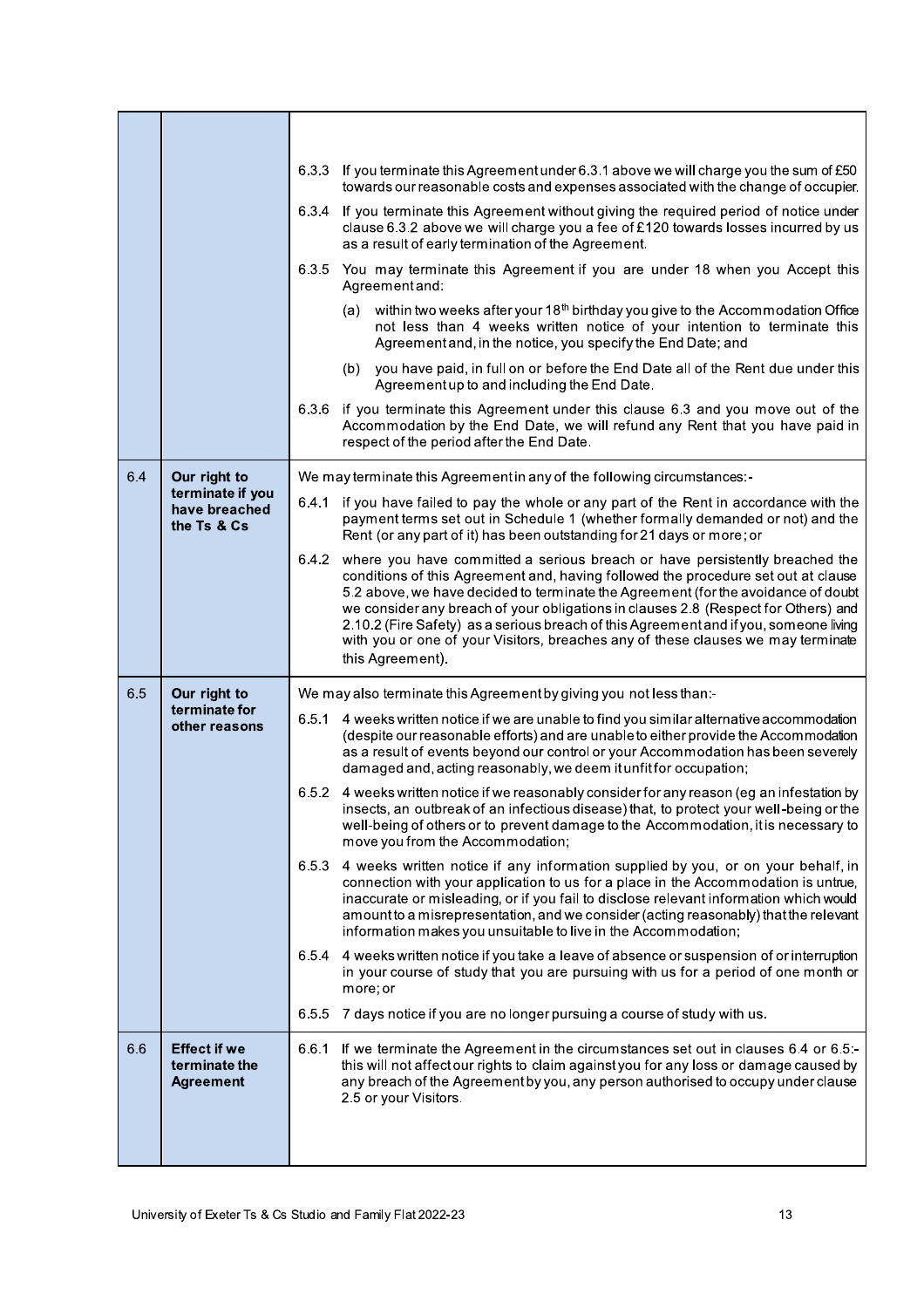|     |                            |       | 6.6.2 If we terminate this Agreement in the circumstances set out in clause 6.5.1 or 6.5.2e,<br>you will still be obliged to pay that part of the Rent corresponding to the period up to<br>and including the termination date but you will not be obliged to pay that part of the<br>Rent corresponding to the period after the termination date. Provided that you move<br>out of the Accommodation by the termination date, we will refund any Rent you have<br>paid in advance in respect of the period after the termination date.                                                                                                                                    |
|-----|----------------------------|-------|----------------------------------------------------------------------------------------------------------------------------------------------------------------------------------------------------------------------------------------------------------------------------------------------------------------------------------------------------------------------------------------------------------------------------------------------------------------------------------------------------------------------------------------------------------------------------------------------------------------------------------------------------------------------------|
|     |                            | 6.6.3 | If we terminate the Agreement in the circumstances set out in clause 6.4, we will<br>retain or be entitled to claim any Rent paid in advance but, if we are able to re-let the<br>Accommodation, we will refund any part of your Rent you have paid in advance which<br>corresponds to the period in which the Accommodation is re-let.                                                                                                                                                                                                                                                                                                                                    |
|     |                            |       | 6.6.4 If we terminate the Agreement in the circumstances set out in clauses 6.5.3 or 6.5.4<br>you will still be obliged to pay Rent in relation to the whole of the Period of Residence<br>but, if we are able to re-let the Accommodation, we will refund any part of your Rent<br>you have paid in advance which corresponds to the period in which the<br>Accommodation is re-let.                                                                                                                                                                                                                                                                                      |
|     |                            |       | 6.6.5 If the Agreement is terminated and you do not move out of the Accommodation by<br>the termination date, we may take legal action in order to obtain a court order<br>requiring you to move out.                                                                                                                                                                                                                                                                                                                                                                                                                                                                      |
| 7.  | <b>COMPLAINTS/ APPEALS</b> |       |                                                                                                                                                                                                                                                                                                                                                                                                                                                                                                                                                                                                                                                                            |
| 7.1 | <b>Procedure</b>           |       | If you are unhappy with a decision that we have made or feel we have not fulfilled our<br>obligations under this Agreement you should, in the first instance, discuss this with the<br>Accommodation Office. If you are not happy with the outcome and wish to pursue your<br>complaint further, you should do so in accordance with the complaints procedure which<br>can be reviewed at<br>http://www.exeter.ac.uk/staff/policies/calendar/part1/otherregs/complaints/. If you are<br>unable to access this web link, please contact the Accommodation Office before Accepting<br>this Agreement and we will send to you a copy of this document so that you can read it |
|     |                            |       | before Accepting this Agreement.                                                                                                                                                                                                                                                                                                                                                                                                                                                                                                                                                                                                                                           |
| 8.  | <b>OTHER MATTERS</b>       |       |                                                                                                                                                                                                                                                                                                                                                                                                                                                                                                                                                                                                                                                                            |
| 8.1 | <b>Notices</b>             | 8.1.1 | In the case of all letters and notices sent under the terms of or in accordance with<br>the provisions of this Agreement these need to be sent as follows (in order for the<br>letters or notices to be deemed to be received):                                                                                                                                                                                                                                                                                                                                                                                                                                            |
|     |                            |       | us to you will be properly served if they are (i) prior to you arriving at the<br>(a)<br>University, delivered to you by hand, first class post, or special delivery at the<br>address you provide to us when applying to us for the Accommodation (or such<br>other address that you have notified us about in accordance with clause 8.1.3)<br>and (ii) following your arrival at the University, delivered to you by hand, leaving<br>it at your Flat or at the Residence Reception or by e-mail to your University of<br>Exeter e-mail address;                                                                                                                        |
|     |                            |       | you to us will be properly served if left or sent to us (by first class post or special<br>(b)<br>delivery) at the Residence Reception or if sent to us by via SID online at<br>https://www.exeter.ac.uk/sid/ or email - details available at                                                                                                                                                                                                                                                                                                                                                                                                                              |
|     |                            |       | https://www.exeter.ac.uk/accommodation/contact/accommodationteam/                                                                                                                                                                                                                                                                                                                                                                                                                                                                                                                                                                                                          |
|     |                            |       | 8.1.2 A notice sent by the following means is to be treated as having been received:                                                                                                                                                                                                                                                                                                                                                                                                                                                                                                                                                                                       |
|     |                            |       | if delivered by hand, on the day of delivery; or<br>(a)                                                                                                                                                                                                                                                                                                                                                                                                                                                                                                                                                                                                                    |
|     |                            |       | if sent by first class post or special delivery, on the first working day after<br>(b)<br>posting; or                                                                                                                                                                                                                                                                                                                                                                                                                                                                                                                                                                      |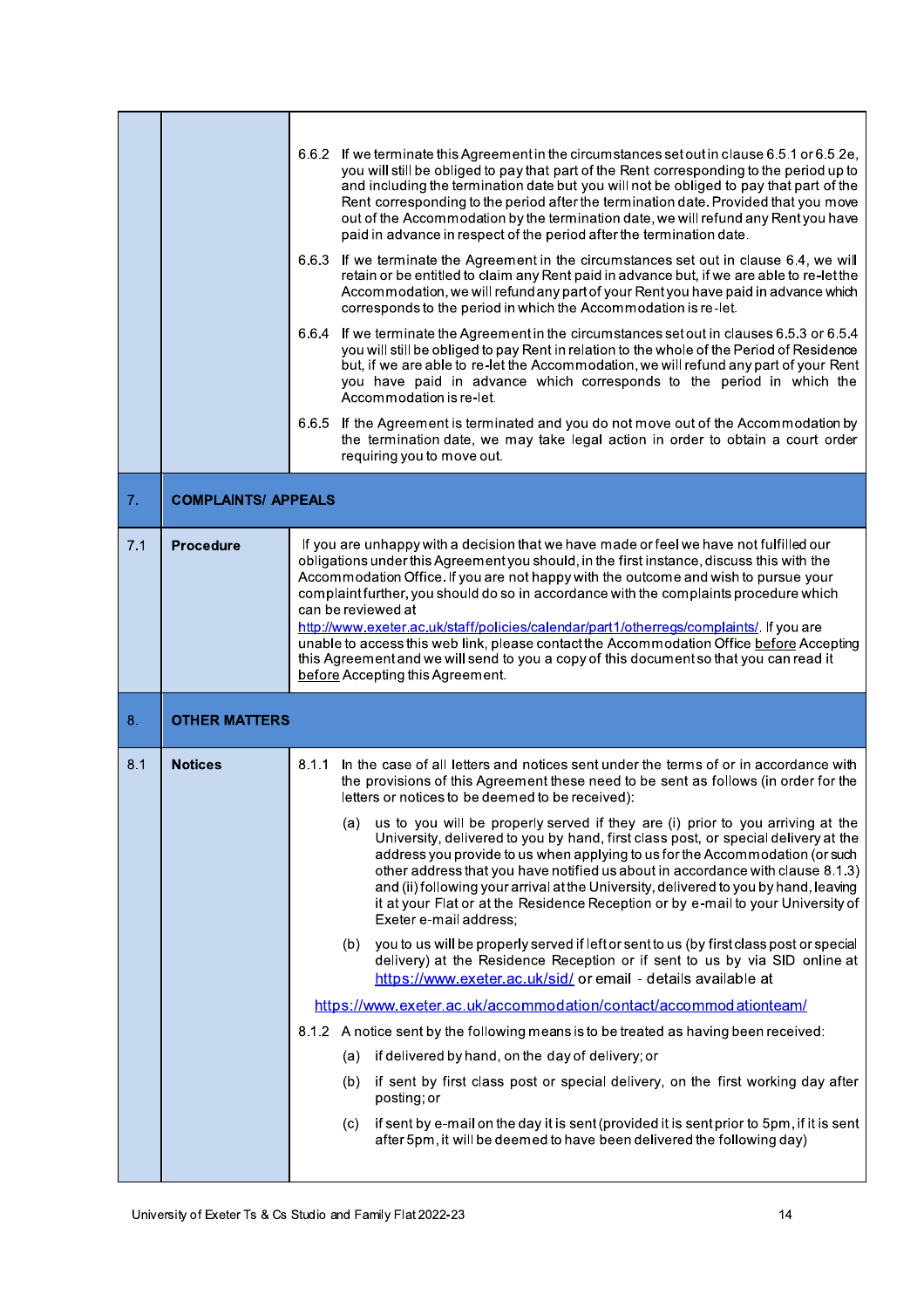|     |                        |       | 8.1.3 You agree to notify us of any change to the address you provide to us when applying<br>to us for the Accommodation via I-Exeter at http://www.exeter.ac.uk/students/iexeter.                                                                                                                                                                                                                                                                                                                                                                                                                                                                                                                                                                                                                                                                                                              |
|-----|------------------------|-------|-------------------------------------------------------------------------------------------------------------------------------------------------------------------------------------------------------------------------------------------------------------------------------------------------------------------------------------------------------------------------------------------------------------------------------------------------------------------------------------------------------------------------------------------------------------------------------------------------------------------------------------------------------------------------------------------------------------------------------------------------------------------------------------------------------------------------------------------------------------------------------------------------|
|     |                        |       | 8.1.4 You agree to pass on to us immediately any statutory letters or notices served on<br>you by a third party (ie not us).                                                                                                                                                                                                                                                                                                                                                                                                                                                                                                                                                                                                                                                                                                                                                                    |
| 8.2 | <b>Data Protection</b> |       | 8.2.1 We process data relating to you for the purpose of: administering this Agreement<br>(which may include sending communications to you and/or processing any payments<br>made by you); (b) processing, considering and/or fulfilling any requests made in<br>respect of your residency; (c) managing and maintenance of University of Exeter<br>residencies and non-academic activities; (d) health, safety and day to day running of<br>University of Exeter residencies; (e) diversity and equal opportunity monitoring; (f) to<br>provide support services; and (g) using CCTV systems to monitor and collect visual<br>images for the purposes of security and the prevention and detection of crime. Please<br>be aware that a failure by you to provide us with your personal data when requested<br>for the aforementioned purposes may result in the termination of this Agreement. |
|     |                        |       | 8.2.2 We may need to process special categories of your personal data (for example racial<br>or ethnic origin, medical or health data, political opinions, religious or philosophical<br>beliefs, biometric data etc.) To give your consent to this processing you will need to<br>tick the relevant box on the Online Application Process. You can withdraw your<br>consent to this processing at any time by writing to the Accommodation Office. On<br>receipt of the withdrawal of your consent, we will cease the processing. This does not<br>affect our rights to process your special categories of personal data prior to the<br>withdrawal of your consent or where we are required to do so for legal reasons.                                                                                                                                                                       |
|     |                        |       | 8.2.3 If we intend to process your personal data for a purpose other than as listed above,<br>prior to such processing we will provide you with any further information as required<br>by the Data Protection Laws.                                                                                                                                                                                                                                                                                                                                                                                                                                                                                                                                                                                                                                                                             |
|     |                        |       | 8.2.4 The controller (as defined in the Data Protection Laws) of your personal data is the<br>University of Exeter.                                                                                                                                                                                                                                                                                                                                                                                                                                                                                                                                                                                                                                                                                                                                                                             |
|     |                        |       | 8.2.5 The University of Exeter's data protection officer who is responsible for the application<br>of our privacy policies and data protection compliance and governance can be<br>contacted by emailing dataprotection@exeter.ac.uk.                                                                                                                                                                                                                                                                                                                                                                                                                                                                                                                                                                                                                                                           |
|     |                        |       | 8.2.6 Any questions, comments or requests regarding the processing of your personal data<br>should be sent to the Accommodation Office in the first instance.                                                                                                                                                                                                                                                                                                                                                                                                                                                                                                                                                                                                                                                                                                                                   |
|     |                        |       | 8.2.7 We may share your personal data with: (a) the owner of the Accommodation (if not<br>us) and our/the owner's contractors appointed in connection with this Agreement or<br>the Accommodation; (b) any service providers who the University of Exeter may use<br>to help with the administration or practical day to day running of the University of<br>Exeter residences; (c) relevant departments and organisations (Governmental or<br>otherwise) to whom the University of Exeter has a statutory duty to disclose (e.g.<br>council tax officers, immigration authorities and Local Authorities to confirm eligibility<br>for council tax exemptions, police forces, security organisations, courts and tribunals);<br>and (d) Local Electoral Registration officers to assist with complete and accurate<br>maintenance of the electoral roll.                                        |
|     |                        | 8.2.8 | We, the owner of the Accommodation (if not us) and our/the owner's contractors<br>may share the personal data with each other, with your Sponsor (if you have one),<br>with the police or other regulatory authorities, and/or with other organisations as may<br>be permitted or required by law.                                                                                                                                                                                                                                                                                                                                                                                                                                                                                                                                                                                              |
|     |                        |       | 8.2.9 Your personal data may be shared between the parties listed in clauses 8.2.7 and<br>8.2.8 above outside of the European Economic Area. We are able to share your<br>personal data in this way as we have entered into an agreement with such parties in<br>terms approved by the European Commission. A copy of the relevant set of Standard<br>Contractual Clauses are available to view at the Accommodation Office.                                                                                                                                                                                                                                                                                                                                                                                                                                                                    |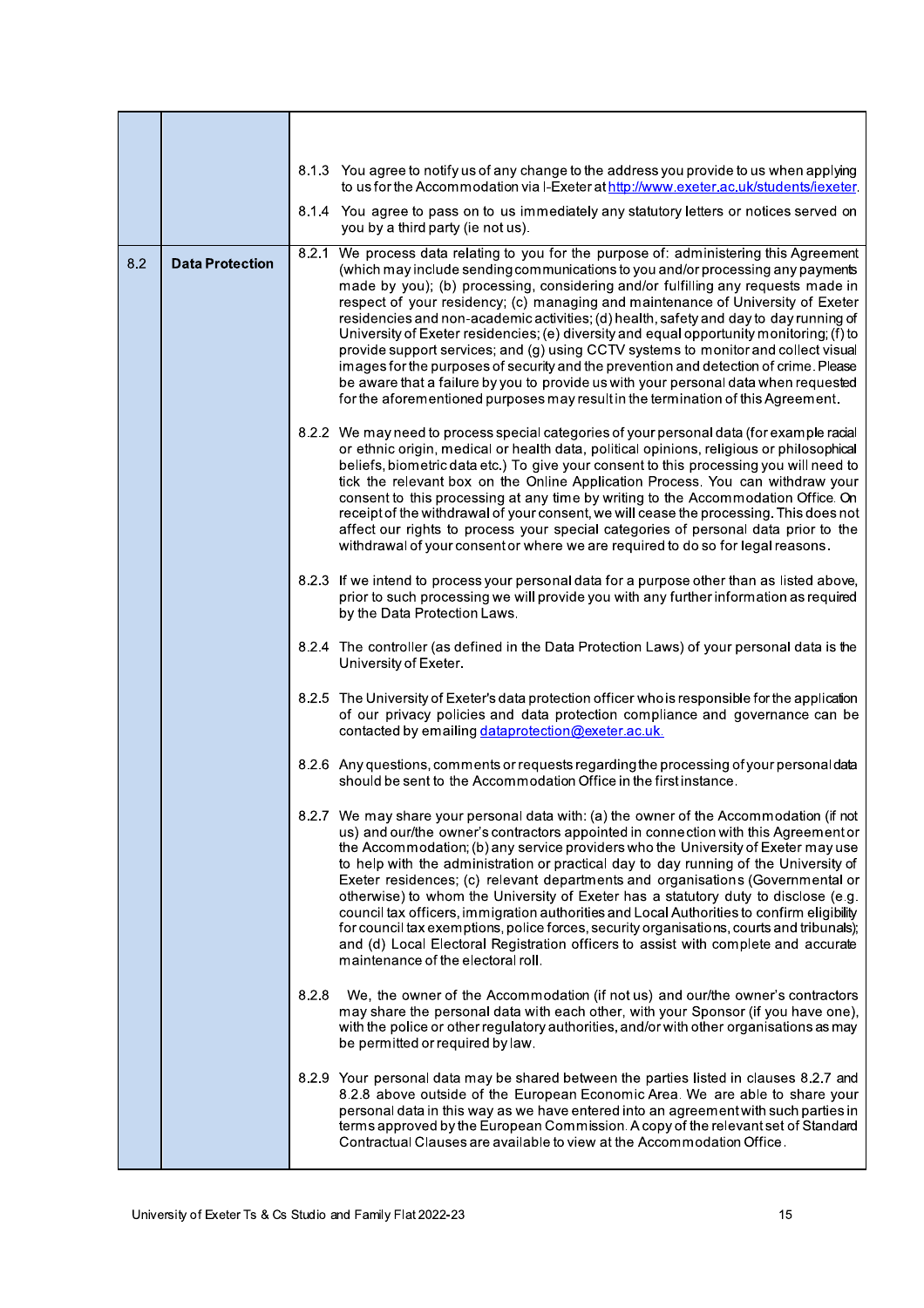|     |                                               | We will process your personal data for as long as this Agreement is in force. Following<br>termination or expiry of this Agreement, we will continue to store it for a period of up<br>to 6 years.<br>8.2.10<br>You have the right, subject to the requirements and exemptions of the Data Protection<br>Laws to request: (a) access to the personal data that we hold about you; (b)<br>rectification of personal data that we hold about you where you believe the information<br>is inaccurate; and (c) erasure of the personal data that we hold about you. For further<br>information on your rights link to http://www.exeter.ac.uk/dataprotection/rights/<br>8.2.11 You have the right to obtain from the us restriction of processing where: (a) you<br>contest the accuracy of the personal data we are processing for a period enabling us<br>to verify the accuracy of the personal data; (b) the processing is unlawful and you<br>oppose the erasure of personal data and request restriction instead; or (c) we no<br>longer need the personal data for the purposes of the processing, but they are<br>required by you for the establishment, exercise or defence of a legal claim.<br>8.2.12 "Restriction" in practice means with the exception of storage, we will only be able to<br>process the personal data with your consent or for the establishment, exercise or<br>defence of legal claims or for the protection of another natural or legal person or for<br>reasons of important public interest.<br>8.2.13 You are entitled to receive the personal data concerning you, which you have<br>provided to us, in a structured, commonly used and machine-readable format and<br>have the right to transmit those personal data to another data controller, without<br>hindrance where the processing is based on consent or the processing is carried out<br>by automated means. We do not consider that you will have a specific right to data<br>portability in the context of this agreement (save for special categories of personal<br>data) as (a) processing will not be carried out on the basis of consent; and (b) no<br>automated processing is carried out in respect of this Agreement<br>8.2.14 You have the right to lodge a complaint with the Information Commissioner's Office,<br>whose contact details are located on their website. However, if you are not happy<br>with the way we are handling your personal data, we encourage you to speak to the<br>Accommodation Office in the first instance. The Accommodation Privacy Policy can<br>be found at http://www.exeter.ac.uk/privacy/applicants/ |
|-----|-----------------------------------------------|-----------------------------------------------------------------------------------------------------------------------------------------------------------------------------------------------------------------------------------------------------------------------------------------------------------------------------------------------------------------------------------------------------------------------------------------------------------------------------------------------------------------------------------------------------------------------------------------------------------------------------------------------------------------------------------------------------------------------------------------------------------------------------------------------------------------------------------------------------------------------------------------------------------------------------------------------------------------------------------------------------------------------------------------------------------------------------------------------------------------------------------------------------------------------------------------------------------------------------------------------------------------------------------------------------------------------------------------------------------------------------------------------------------------------------------------------------------------------------------------------------------------------------------------------------------------------------------------------------------------------------------------------------------------------------------------------------------------------------------------------------------------------------------------------------------------------------------------------------------------------------------------------------------------------------------------------------------------------------------------------------------------------------------------------------------------------------------------------------------------------------------------------------------------------------------------------------------------------------------------------------------------------------------------------------------------------------------------------------------------------------------------------------------------------------------------------------------------------------------------------------------------------------------------------------------------------------------------------------------------------------------------------------|
| 8.3 | <b>Liability for loss</b><br>or damage        | Subject to the provisions of the Occupiers Liability Act 1957 and the Defective Premises Act<br>1972, we shall not in any circumstances incur any liability in respect of loss or damage to<br>any person or property or otherwise, unless the loss or damage was caused by our<br>negligence.                                                                                                                                                                                                                                                                                                                                                                                                                                                                                                                                                                                                                                                                                                                                                                                                                                                                                                                                                                                                                                                                                                                                                                                                                                                                                                                                                                                                                                                                                                                                                                                                                                                                                                                                                                                                                                                                                                                                                                                                                                                                                                                                                                                                                                                                                                                                                      |
| 8.4 | <b>Governing law</b><br>and<br>enforceability | 8.4.1 This Agreement is governed by English law and international students should be<br>aware that this may differ from the law in their home country.<br>8.4.2 If any aspect of this Agreement is held to be illegal, invalid or unenforceable, the<br>remainder of this Agreement will be unaffected.                                                                                                                                                                                                                                                                                                                                                                                                                                                                                                                                                                                                                                                                                                                                                                                                                                                                                                                                                                                                                                                                                                                                                                                                                                                                                                                                                                                                                                                                                                                                                                                                                                                                                                                                                                                                                                                                                                                                                                                                                                                                                                                                                                                                                                                                                                                                             |
| 8.5 | Legislation                                   | The Contracts (Rights of Third Parties) Act 1999 does not apply to this Agreement. This<br>means that no one can enforce any rights or obligations under the Agreement other than<br>you and us. However, this does not affect any right or remedy of a third party which exists<br>or is available apart from that Act.                                                                                                                                                                                                                                                                                                                                                                                                                                                                                                                                                                                                                                                                                                                                                                                                                                                                                                                                                                                                                                                                                                                                                                                                                                                                                                                                                                                                                                                                                                                                                                                                                                                                                                                                                                                                                                                                                                                                                                                                                                                                                                                                                                                                                                                                                                                            |
| 8.6 | <b>VAT</b>                                    | At the date of this Agreement the Rent is exempt from VAT but we reserve the right to charge<br>VAT if it becomes payable during the Period of Residence, for example, if there is a change<br>in the law.                                                                                                                                                                                                                                                                                                                                                                                                                                                                                                                                                                                                                                                                                                                                                                                                                                                                                                                                                                                                                                                                                                                                                                                                                                                                                                                                                                                                                                                                                                                                                                                                                                                                                                                                                                                                                                                                                                                                                                                                                                                                                                                                                                                                                                                                                                                                                                                                                                          |
| 8.7 | <b>Council tax</b>                            | If for any reason you become or cause us to become liable for council tax for the<br>Accommodation (for example, because you are in full time employment or claim social<br>security benefits) then you will pay such council tax (or reimburse us for any sums we pay<br>within 14 days of written demand).                                                                                                                                                                                                                                                                                                                                                                                                                                                                                                                                                                                                                                                                                                                                                                                                                                                                                                                                                                                                                                                                                                                                                                                                                                                                                                                                                                                                                                                                                                                                                                                                                                                                                                                                                                                                                                                                                                                                                                                                                                                                                                                                                                                                                                                                                                                                        |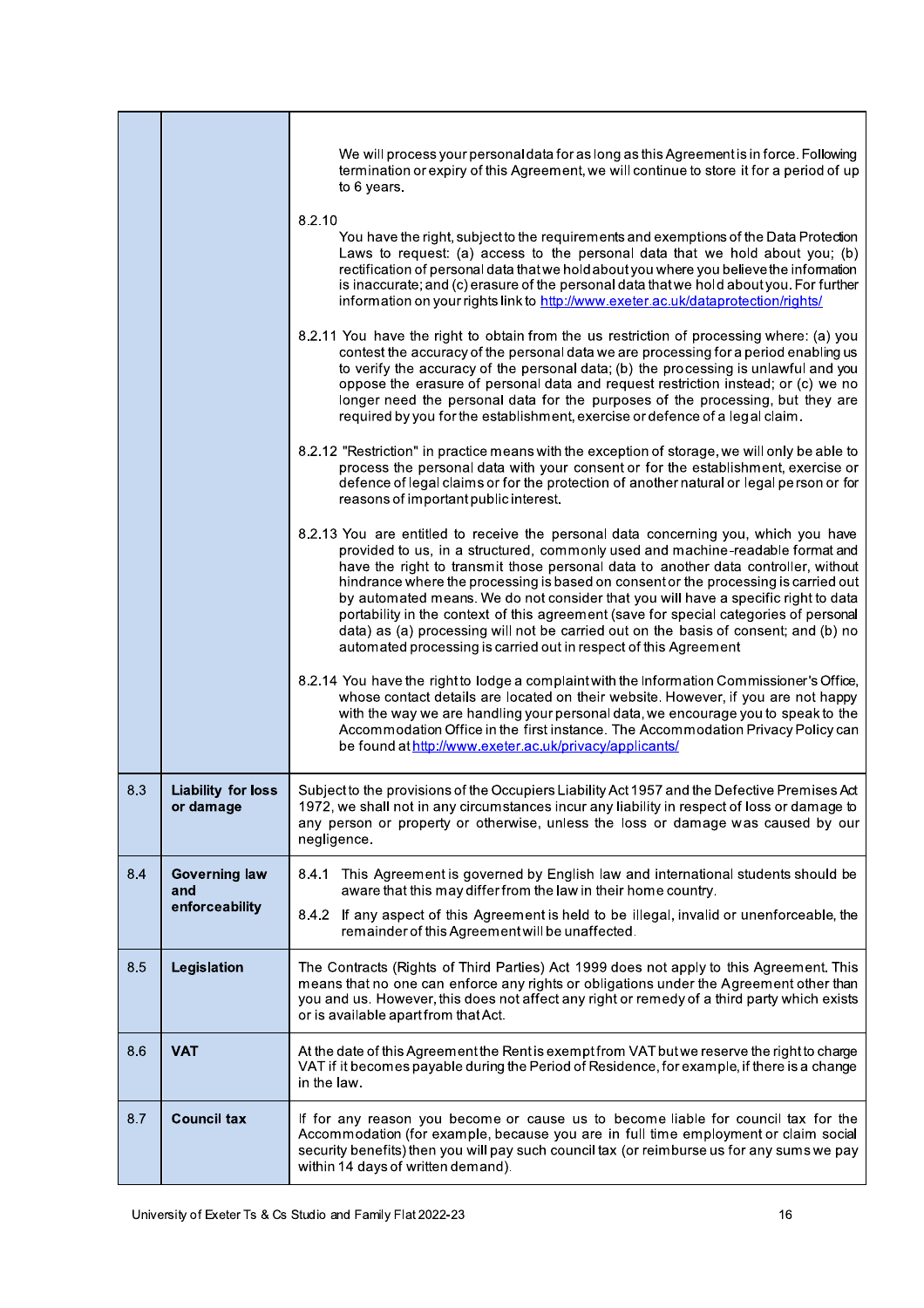| 8.8 | <b>Television</b><br>Licence | If you bring a television into the Accommodation, watch live or on-demand television through<br>your computer or otherwise require a television licence for any device that you use in the<br>Accommodation or the Residence (save for any device supplied to the Communal Areas by<br>the University), you will be responsible for obtaining your own television licence and by<br>bringing the device into the Accommodation/Residence you confirm that you have obtained<br>a television licence. |
|-----|------------------------------|------------------------------------------------------------------------------------------------------------------------------------------------------------------------------------------------------------------------------------------------------------------------------------------------------------------------------------------------------------------------------------------------------------------------------------------------------------------------------------------------------|
|-----|------------------------------|------------------------------------------------------------------------------------------------------------------------------------------------------------------------------------------------------------------------------------------------------------------------------------------------------------------------------------------------------------------------------------------------------------------------------------------------------------------------------------------------------|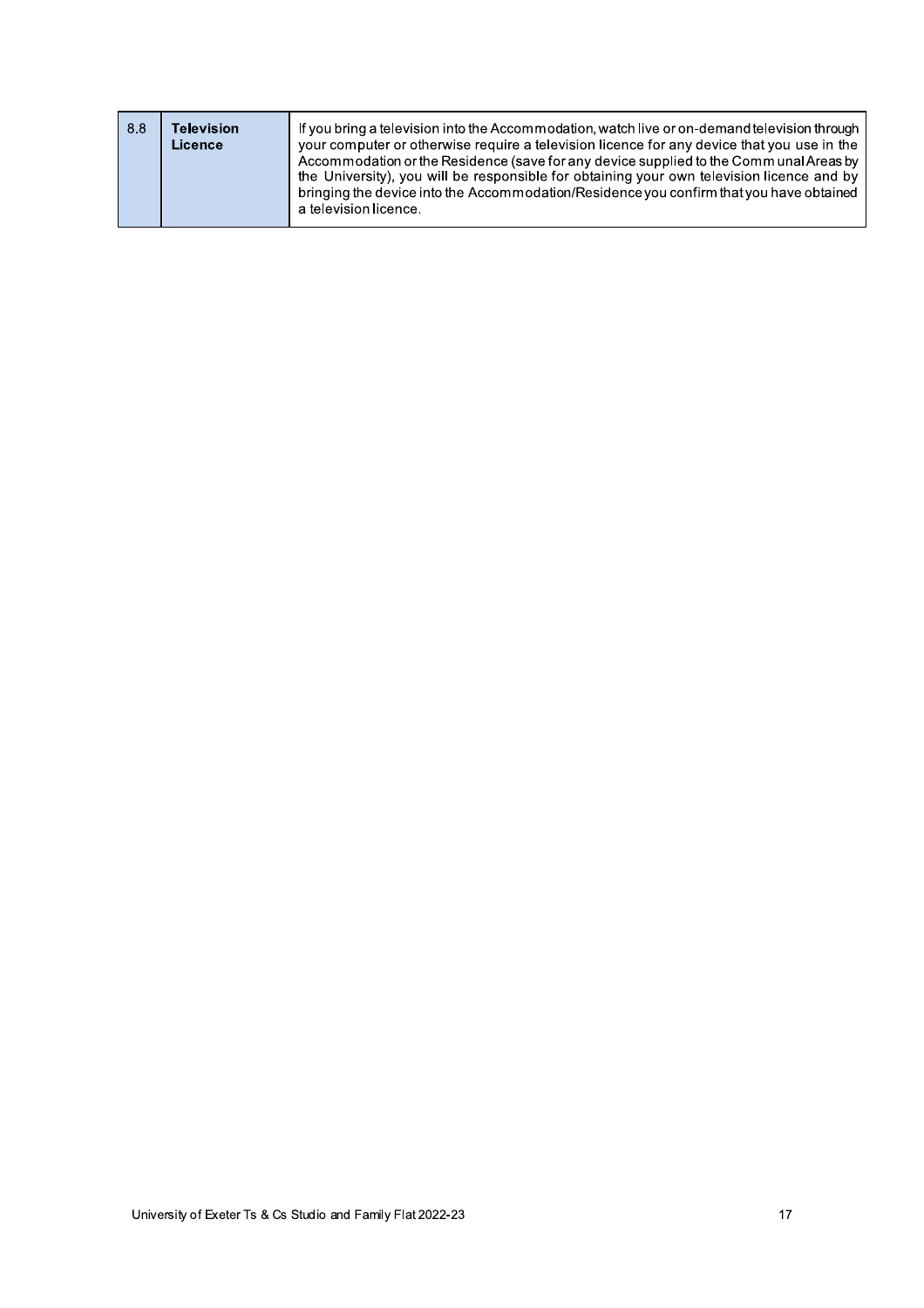|    | <b>SCHEDULE1</b>          |                                                                                                                                                                                                                                                                                                                                                                                                                                                                                                                                          |  |  |
|----|---------------------------|------------------------------------------------------------------------------------------------------------------------------------------------------------------------------------------------------------------------------------------------------------------------------------------------------------------------------------------------------------------------------------------------------------------------------------------------------------------------------------------------------------------------------------------|--|--|
| 1. | <b>Payment of</b><br>Rent | 1.1 Your Rent must be paid in termly instalments as provided below:-<br>1.1.1<br>Autumn (Term1): 14 November 2022<br>1.1.2<br>Spring (Term 2): 23 January 2023<br>1.1.3<br>Summer (Term 3): 15 May 2023<br>1.1.4<br>Vacation (Term 4): [if applicable] 3 July 2023<br>If you pay the Rent by termly instalments in accordance with paragraph 1.1<br>1.2<br>(above), you may pay the instalment for the next term in advance of the due date.<br>1.3<br>If you wish to pay the Rent by credit or debit card, you can do so online via our |  |  |
|    |                           | Epay website (https://www.epay.ex.ac.uk/epay/). For other methods of payment<br>"How<br>Pav"<br>website<br>visit<br>our<br>to<br>vou<br>can<br>https://www.exeter.ac.uk/students/finance/makeapayment/                                                                                                                                                                                                                                                                                                                                   |  |  |
| 2. | <b>Sponsors</b>           | If you have a Sponsor, you will be responsible for providing them with all the information<br>they require to enable them to make payments on your behalf in accordance with the<br>same timescales as would apply if you were making all payments yourself. If you are<br>paying part of the Rent yourself, you will need to pay those fees as set out above. If<br>your Sponsor fails to pay in accordance with these terms you will remain liable for the<br>full payment.                                                            |  |  |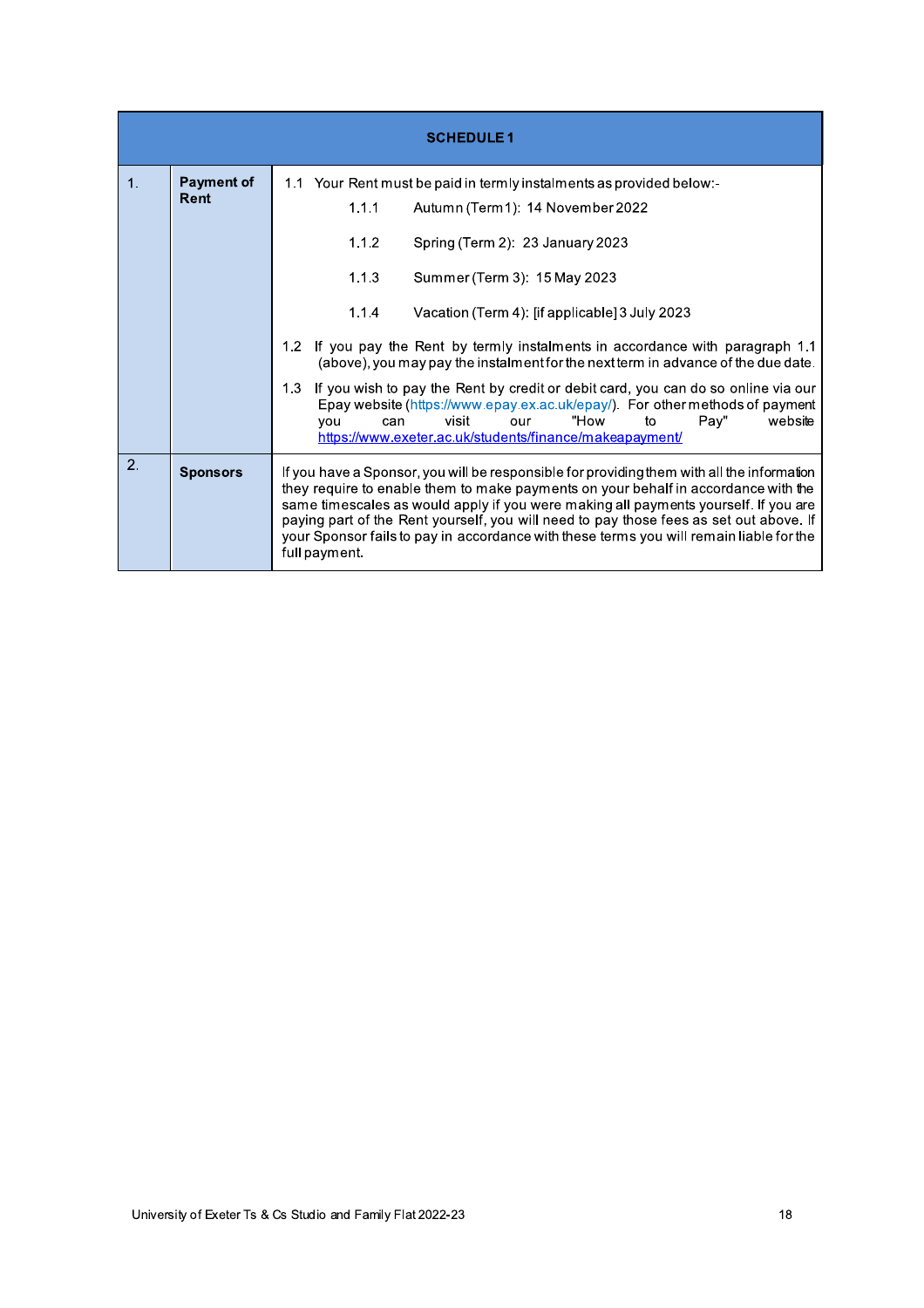| <b>GLOSSARY</b>                                                                                          |                                                                                                                                                                                                                                                                                                                                                                         |  |
|----------------------------------------------------------------------------------------------------------|-------------------------------------------------------------------------------------------------------------------------------------------------------------------------------------------------------------------------------------------------------------------------------------------------------------------------------------------------------------------------|--|
| Words used in this Agreement and in these Terms and Conditions of Residence have the following meanings: |                                                                                                                                                                                                                                                                                                                                                                         |  |
| Accept                                                                                                   | Means to formally accept these Ts & Cs by clicking "I Accept" at Stage 3 of 5 of the Online<br>Application Process and "Accepted" and "Accepting" are to be interpreted accordingly.                                                                                                                                                                                    |  |
|                                                                                                          | If you move into the Accommodation without formally accepting these Ts & Cs by clicking "I Accept"<br>at Stage 3 of 5 of the Online Application Process, you will be deemed to have Accepted these Ts &<br>Cs and entered into a legally binding contract with us, which is subject to the terms of this<br>Agreement, by your action of moving into the Accommodation. |  |
|                                                                                                          | If you move into the Accommodation prior to the issuing of the Contract Formation E-mail, you will be<br>deemed to have Accepted these Ts & Cs and entered into a legally binding contract with us, which is<br>subject to the terms of this Agreement, by your action of moving into the Accommodation.                                                                |  |
| <b>Accommodation</b>                                                                                     | Means the Flat or any alternative accommodation to which you have moved under this Agreement.                                                                                                                                                                                                                                                                           |  |
| <b>Accommodation</b><br><b>Office</b>                                                                    | Means University Accommodation Office Team contactable by telephone on 0300 555 0444 or via<br>contact details shown at https://www.exeter.ac.uk/accommodation/contact/accommodationteam/                                                                                                                                                                               |  |
| Agreement                                                                                                | Means the contract between us and you relating to the Accommodation and comprising:<br>these Ts & Cs:<br>1.<br>2.<br>stage 3 of the Online Application Process; and<br>the Contract Formation E-mail.<br>3.                                                                                                                                                             |  |
| <b>Assistance Animal</b><br>or Emotional<br>Support/Therapy<br>Animal                                    | Only one type of Assistance Animal or Emotional Support/Therapy animal is permitted in the Flat and<br>students will need to comply with any procedures and policies regarding Assistance Animal or<br>Emotional Support/Therapy animal in University accommodation.                                                                                                    |  |
| <b>Authorised Staff</b>                                                                                  | Means staff authorised by Senate to investigate and impose penalties, details of which can be<br>accessed at http://www.exeter.ac.uk/staff/policies/calendar/part1/otherregs/discipline/                                                                                                                                                                                |  |
| <b>Communal Areas</b>                                                                                    | Means all stairwells, corridors, landings, reception areas and entrance halls within the Residence,<br>any shared kitchens and/or bathrooms in the Residence, any communal social or study space within<br>the Residence or other areas that we designate as common areas but not any shared kitchens<br>and/orbathrooms in the Accommodation.                          |  |
| <b>Contract Formation</b><br>E-mail                                                                      | Means the contract formation e-mail that is will received from us at Stage 5 of 5 of the Online<br>Application Process confirming that the application for a Flat has been successful and setting out the<br>details of your Accommodation, Rent and Period of Residence.                                                                                               |  |
| <b>End Date</b>                                                                                          | Means the date on which you wish this Agreement to end where you are seeking to terminate this<br>Agreement before the end of the Period of Residence under clause 6.3.                                                                                                                                                                                                 |  |
| <b>Finance Office</b>                                                                                    | Means the University finance office who can be contacted by telephone on 0300 555 0444 or by<br>contact details shown at https://www.exeter.ac.uk/sid/                                                                                                                                                                                                                  |  |
| <b>Flat</b>                                                                                              | Means the studio or family flat detailed in stage 3 of the Online Application Process at the Residence<br>that will be allocated to you on arrival                                                                                                                                                                                                                      |  |
| <b>Online Application</b><br><b>Process</b>                                                              | Means the 5 stage online application process that you will need to complete using our website in<br>order to apply for Accommodation and Accept these Ts & Cs.                                                                                                                                                                                                          |  |
| Period of<br><b>Residence</b>                                                                            | Means the period starting and ending on the dates specified in the Contract Formation E-mail (unless<br>the Agreement ends earlier in accordance with the terms of this Agreement).                                                                                                                                                                                     |  |
| <b>Permitted Family</b><br><b>Members</b>                                                                | Means the named family members referred to in Stage 2 of the On-Line Application Process                                                                                                                                                                                                                                                                                |  |
| Rent                                                                                                     | Means the charges for your occupation of the Accommodation as stated in stage 3 of the Online<br>Application Process.                                                                                                                                                                                                                                                   |  |